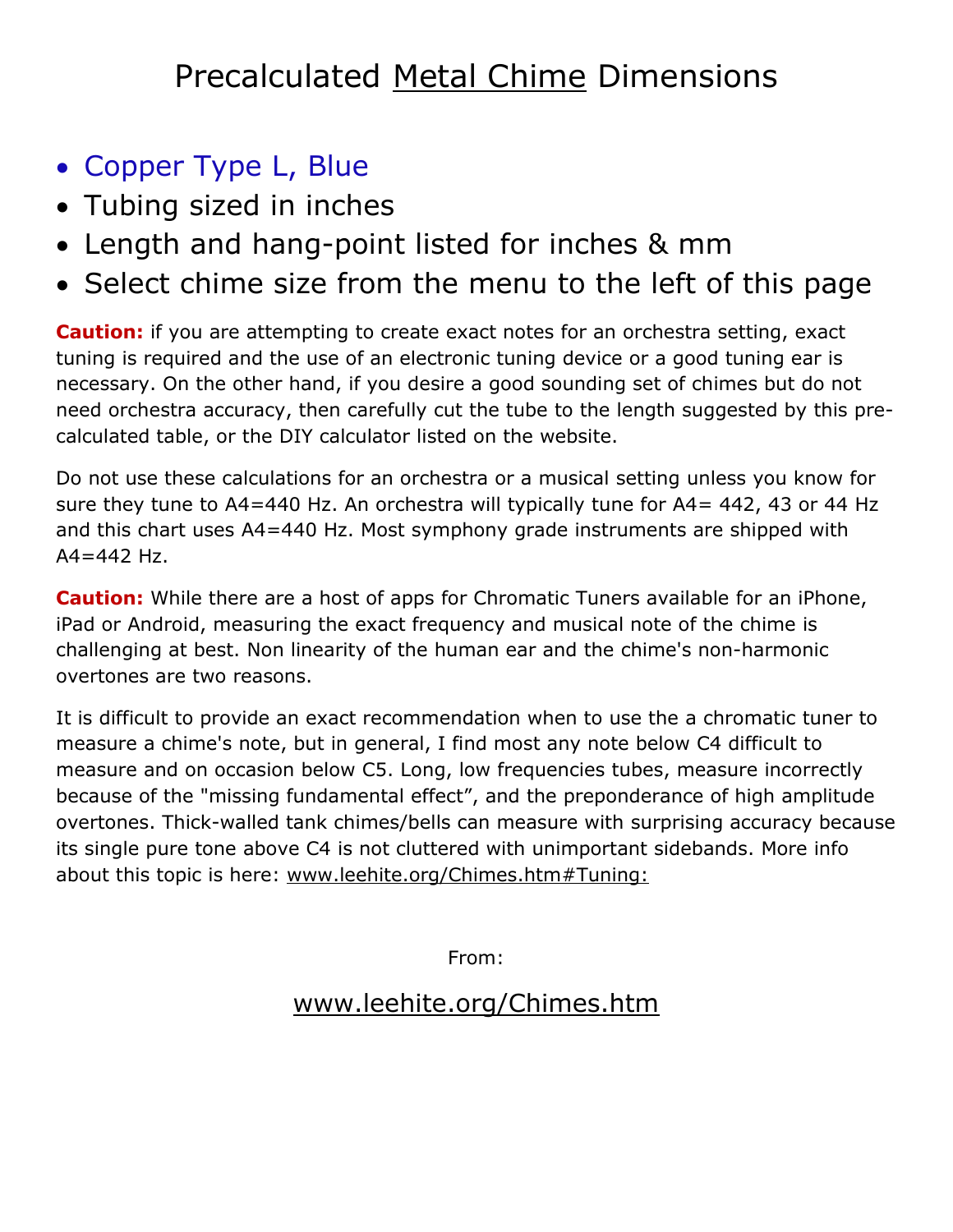| <b>Tubular Wind Chime Dimensions</b><br>Copper, Type L (Blue), Nominal size = 1/2" |                  |                                          |                   |                      |                |                                                                                                      |                      |                         |                    |                                  |               |  |  |
|------------------------------------------------------------------------------------|------------------|------------------------------------------|-------------------|----------------------|----------------|------------------------------------------------------------------------------------------------------|----------------------|-------------------------|--------------------|----------------------------------|---------------|--|--|
|                                                                                    |                  |                                          |                   |                      |                |                                                                                                      |                      |                         |                    | A=440 Hz, tube open at both ends |               |  |  |
|                                                                                    | $OD$ inches $=$  | 0.625                                    |                   | <b>ID</b> inches $=$ | 0.545          |                                                                                                      | Material =           | <b>Copper</b>           |                    |                                  |               |  |  |
| <b>Wall</b> = $0.04$                                                               |                  | inches                                   |                   |                      |                | * Tubing length calculated for fundamental frequency ** Hang Point is for fundamental frequency node |                      |                         |                    |                                  |               |  |  |
|                                                                                    | $A = 440$        |                                          | Hang              |                      | Hang           |                                                                                                      | $A = 440$            |                         | Hang               |                                  | Hang          |  |  |
| Octave<br><b>Note</b>                                                              | Freq.<br>Hz      | Length *<br>inches                       | Point**<br>inches | Length *<br>mm       | Point**<br>mm  | Octave<br><b>Note</b>                                                                                | Freq.<br>Hz          | Length *<br>inches      | Point**<br>inches  | Length *<br>mm                   | Point**<br>mm |  |  |
| C <sub>1</sub>                                                                     | 32.70            | 55 15/16                                 | 12 9/16           | 1,419.7              | 318.3          | C <sub>5</sub>                                                                                       | 523.30               | 14                      | $3 \frac{1}{8}$    | 355.3                            | 79.7          |  |  |
| $C^{\frac{\pi}{}}/D^b$                                                             | 34.60            | 54 3/8                                   | 12 3/16           | 1,380.0              | 309.4          | $C^{\#}/D^D$                                                                                         | 554.40               | 13 9/16                 | $3 \frac{1}{16}$   | 344.2                            | 77.2          |  |  |
| D                                                                                  | 36.70            | 52 13/16                                 | 11 13/16          | 1,340.4              | 300.5          | D                                                                                                    | 587.30               | 13 3/16                 | 2 15/16            | 334.7                            | 75.0          |  |  |
| $D^{\#}/E^b$                                                                       | 38.90            | 5/16<br>51                               | $11 \frac{1}{2}$  | 1,302.3              | 292.0          | $D^{\prime\prime}/E^b$                                                                               | 622.30               | 12 13/16                | $2 \frac{7}{8}$    | 325.2                            | 72.9          |  |  |
| Е                                                                                  | 41.21            | 49 7/8                                   | 11 3/16           | 1,265.8              | 283.8          | Е                                                                                                    | 659.30               | 12 7/16                 | 2 13/16            | 315.7                            | 70.8          |  |  |
| F                                                                                  | 43.70            | 7/16<br>48                               | 10 7/8            | 1,229.3              | 275.6          | F                                                                                                    | 698.50               | $12 \t1/8$              | 2 11/16            | 307.7                            | 69.0          |  |  |
| $F#/\overline{G}^D$                                                                | 46.30            | 47                                       | 10 9/16           | 1,192.9              | 267.4          | $F#/\overline{G}^D$                                                                                  | 740.00               | 3/4<br>11               | 25/8               | 298.2                            | 66.9          |  |  |
| G                                                                                  | 49.00            | 45 11/16                                 | $10 \t1/4$        | 1,159.5              | 260.0          | G                                                                                                    | 784.00               | 7/16<br>11              | 29/16              | 290.3                            | 65.1          |  |  |
| $G^{\#}/A^D$                                                                       | 51.90            | 7/16<br>44                               | 9 15/16           | 1,127.8              | 252.9          | $G^H/A^D$                                                                                            | 830.60               | 1/8<br>11               | $2 \frac{1}{2}$    | 282.4                            | 63.3          |  |  |
| A                                                                                  | 55.01            | 43 1/8                                   | 9 11/16           | 1,094.5              | 245.4          | Α                                                                                                    | 880.00               | 10 13/16                | 27/16              | 274.4                            | 61.5          |  |  |
| $A^{\#}/B^D$                                                                       | 58.30            | 41 15/16                                 | $9 \frac{3}{8}$   | 1,064.4              | 238.6          | $A^H/B^D$                                                                                            | 932.30               | 1/2<br>10 <sup>°</sup>  | $2 \frac{3}{8}$    | 266.5                            | 59.7          |  |  |
| В                                                                                  | 61.70            | 3/4<br>40                                | 9 1/8             | 1,034.2              | 231.9          | В                                                                                                    | 987.80               | 3/16<br>10 <sup>°</sup> | $2\,5/16$          | 258.6                            | 58.0          |  |  |
| C <sub>2</sub>                                                                     | 65.40            | 9/16<br>39                               | 87/8              | 1,004.1              | 225.1          | C <sub>6</sub>                                                                                       | 1,046.50             | 7/8<br>9                | $2 \frac{3}{16}$   | 250.6                            | 56.2          |  |  |
| $C^{\prime\prime}/D^D$                                                             | 69.30            | 7/16<br>38                               | 8 5/8             | 975.5                | 218.7          | $C^{\prime\prime}/D^D$                                                                               | 1,108.70             | 5/8<br>9                | $2 \frac{3}{16}$   | 244.3                            | 54.8          |  |  |
| D                                                                                  | 73.41            | 3/8<br>37                                | 8 3/8             | 948.6                | 212.7          | D                                                                                                    | 1,174.61             | 5/16<br>9               | $2 \frac{1}{16}$   | 236.4                            | 53.0          |  |  |
| $D^{\pi}/E^b$                                                                      | 77.80            | 1/4<br>36                                | $8 \frac{1}{8}$   | 920.0                | 206.3          | $D^{\pi}/E^b$                                                                                        | 1,244.50             | 1/16<br>9               | $2 \frac{1}{16}$   | 230.0                            | 51.6          |  |  |
| Е                                                                                  | 82.40            | 1/4<br>35                                | 77/8              | 894.6                | 200.6          | Е                                                                                                    | 1,318.50             | 8 13/16                 | $\overline{2}$     | 223.7                            | 50.1          |  |  |
| F                                                                                  | 87.30            | 1/4<br>34                                | 7 11/16           | 869.3                | 194.9          | F                                                                                                    | 1,397.00             | 8 9/16                  | 1 15/16            | 217.3                            | 48.7          |  |  |
| $F# / G^D$                                                                         | 92.50            | 1/4<br>33                                | 77/16             | 843.9                | 189.2          | $F# / G^D$                                                                                           | 1,480.00             | 5/16<br>8               | 17/8               | 211.0                            | 47.3          |  |  |
| G                                                                                  | 98.01            | 5/16<br>32                               | $7 \t1/4$         | 820.1                | 183.9          | G                                                                                                    | 1,568.00             | 1/16<br>8               | 1 13/16            | 204.6                            | 45.9          |  |  |
| $G^{\#}/A^D$                                                                       | 103.80           | 7/16<br>31                               | 7 1/16            | 797.9                | 178.9          | $G^{\#}/A^D$                                                                                         | 1,661.20             | 77/8                    | $1 \frac{3}{4}$    | 199.9                            | 44.8          |  |  |
| Α                                                                                  | 110.00           | 1/2<br>30                                | 6 13/16           | 774.1                | 173.6          | Α                                                                                                    | 1,760.00             | 7 5/8                   | 1 11/16            | 193.5                            | 43.4          |  |  |
| $A^H/B^D$                                                                          | 116.50           | 5/8<br>29                                | $6\;5/8$          | 751.9                | 168.6          | $A^{\#}/B^D$                                                                                         | 1,864.60             | 77/16                   | 1 11/16            | 188.8                            | 42.3          |  |  |
| В                                                                                  | 123.50           | 28 13/16                                 | 6 7/16            | 731.3                | 163.9          | B                                                                                                    | 1,975.50             | $7 \frac{3}{16}$        | $1 \t5/8$          | 182.4                            | 40.9          |  |  |
| C <sub>3</sub>                                                                     | 130.81           | 28                                       | $6 \t1/4$         | 710.6                | 159.3          | C <sub>7</sub>                                                                                       | 2,093.00             | $\overline{7}$          | 19/16              | 177.7                            | 39.8          |  |  |
| $C^{\prime\prime}/D^b$                                                             | 138.60           | 3/16<br>27                               | $6 \frac{1}{8}$   | 690.0                | 154.7          | $C^{\#}/D^b$                                                                                         | 2.217.40             | 6 13/16                 | 11/2               | 172.9                            | 38.8          |  |  |
| D                                                                                  | 146.80           | 7/16<br>26                               | 5 15/16           | 671.0                | 150.4          | D                                                                                                    | 2,349.20             | $6\quad 5/8$            | 11/2               | 168.1                            | 37.7          |  |  |
| $D^{\prime\prime}/E^b$                                                             | 155.60           | 5/8<br>25 <sup>2</sup>                   | 5 3/4             | 650.4                | 145.8          | $D^{\#}/E^b$                                                                                         | 2,489.01             | 6 7/16                  | 17/16              | 163.4                            | 36.6          |  |  |
| Е                                                                                  | 164.80           | 24 15/16                                 | 5 9/16            | 632.9                | 141.9          | Е                                                                                                    | 2,637.00             | $6 \t1/4$               | $1 \frac{3}{8}$    | 158.6                            | 35.6          |  |  |
| F                                                                                  | 174.61           | 24 3/16                                  | 5 7/16            | 613.9                | 137.6          | F                                                                                                    | 2,794.00             | $6 \t1/16$              | $1 \frac{3}{8}$    | 153.9                            | 34.5          |  |  |
| $F# / G^D$                                                                         | 185.00           | 23 1/2                                   | $5 \t1/4$         | 596.4                | 133.7          | $F#/\overline{G}^D$                                                                                  | 2,960.00             | 5 7/8                   | $1 \frac{5}{16}$   | 149.1                            | 33.4          |  |  |
| G<br>$G^{\#}/A^D$                                                                  | 196.00           | 22 7/8                                   | $5 \frac{1}{8}$   | 580.6                | 130.2          | G                                                                                                    | 3,136.00             | 5 11/16                 | $1 \t1/4$          | 144.3                            | 32.4          |  |  |
|                                                                                    | 207.70           | 22 3/16                                  | 5                 | 563.1                | 126.3          | $G^H/A^D$                                                                                            | 3,322.41             | 5 9/16                  | $1 \t1/4$          | 141.2                            | 31.7          |  |  |
| Α<br>$A^{\#}/B^D$                                                                  | 220.00           | 21 9/16                                  | 4 13/16           | 547.3                | 122.7          | Α<br>$A^{\overline{n}}/B^{\overline{D}}$                                                             | 3,520.00             | $5 \frac{3}{8}$         | $1 \frac{3}{16}$   | 136.4                            | 30.6          |  |  |
|                                                                                    | 233.10           | 20 15/16                                 | 4 11/16           | 531.4                | 119.1          |                                                                                                      | 3,729.20             | $5 \t1/4$               | $1 \frac{3}{16}$   | 133.2                            | 29.9          |  |  |
| В                                                                                  | 246.90           | 20 3/8                                   | 4 9/16            | 517.1                | 115.9          | В                                                                                                    | 3,951.00             | 5 1/16                  | $1 \t1/8$          | 128.5                            | 28.8          |  |  |
| C <sub>4</sub><br>$C^{\frac{\pi}{}}/D^b$                                           | 261.60           | 19 13/16                                 | 4 7/16<br>4 5/16  | 502.8                | 112.7          | C <sub>8</sub><br>$C^{\#}/D^D$                                                                       | 4,186.00             | 4 15/16                 | $1 \t1/8$<br>11/16 | 125.3                            | 28.1          |  |  |
|                                                                                    | 277.20           | 19 1/4                                   | 4 3/16            | 488.6                | 109.5          |                                                                                                      | 4,434.81             | 4 13/16                 | 11/16              | 122.1                            | 27.4          |  |  |
| D<br>$D^{\frac{\pi}{r}}/E^b$                                                       | 293.70           | 18 11/16<br>18 1/8                       | 4 1/16            | 474.3                | 106.3<br>103.1 | D<br>$D^{\#}/E^b$                                                                                    | 4,698.40<br>4,978.00 | 4 11/16<br>4 9/16       | $\mathbf{1}$       | 119.0                            | 26.7<br>26.0  |  |  |
|                                                                                    | 311.10           |                                          | 3 15/16           | 460.0                |                |                                                                                                      |                      |                         | $\mathbf{1}$       | 115.8                            |               |  |  |
| Е<br>$\mathsf F$                                                                   | 329.61<br>349.30 | 17 5/8<br>17 1/8                         | 3 13/16           | 447.3                | 100.3<br>97.4  | Е<br>F                                                                                               | 5,274.00             | 4 7/16<br>$4 \t1/4$     | 15/16              | 112.6                            | 25.3<br>24.2  |  |  |
| $F# / G^D$                                                                         | 370.00           | 16 5/8                                   | $3 \frac{3}{4}$   | 434.6<br>421.9       | 94.6           | $F# / G^D$                                                                                           | 5,588.00<br>5,920.00 | 4 3/16                  | 15/16              | 107.9<br>106.3                   | 23.8          |  |  |
| G                                                                                  | 392.00           | 16 3/16                                  | $3\,5/8$          | 410.8                | 92.1           | G                                                                                                    | 6,272.00             | 4 1/16                  | 15/16              | 103.1                            | 23.1          |  |  |
| $G^{\#}/A^D$                                                                       | 415.30           | 15 11/16                                 | $3 \frac{1}{2}$   | 398.1                | 89.3           | $G''/A^D$                                                                                            | 6,644.80             | 3 15/16                 | 7/8                | 99.9                             | 22.4          |  |  |
| A                                                                                  | 440.01           | 15 1/4                                   | 37/16             | 387.0                | 86.8           | Α                                                                                                    | 7,040.00             | 3 13/16                 | 7/8                | 96.8                             | 21.7          |  |  |
| $A^H/B^D$                                                                          | 466.20           | 14 13/16                                 | $3\,5/16$         | 375.9                | 84.3           | $A^H/B^D$                                                                                            | 7,458.40             | 3 11/16                 | 13/16              | 93.6                             | 21.0          |  |  |
| В                                                                                  | 493.91           | 14 3/8                                   | $3 \t1/4$         | 364.8                | 81.8           | B                                                                                                    | 7,902.01             | $3 \t5/8$               | 13/16              | 92.0                             | 20.6          |  |  |
|                                                                                    |                  | www.home.fuse.net/engineering/Chimes.htm |                   |                      |                | C <sub>9</sub>                                                                                       | 8,367.01             | $3 \t1/2$               | 13/16              | 88.8                             | 19.9          |  |  |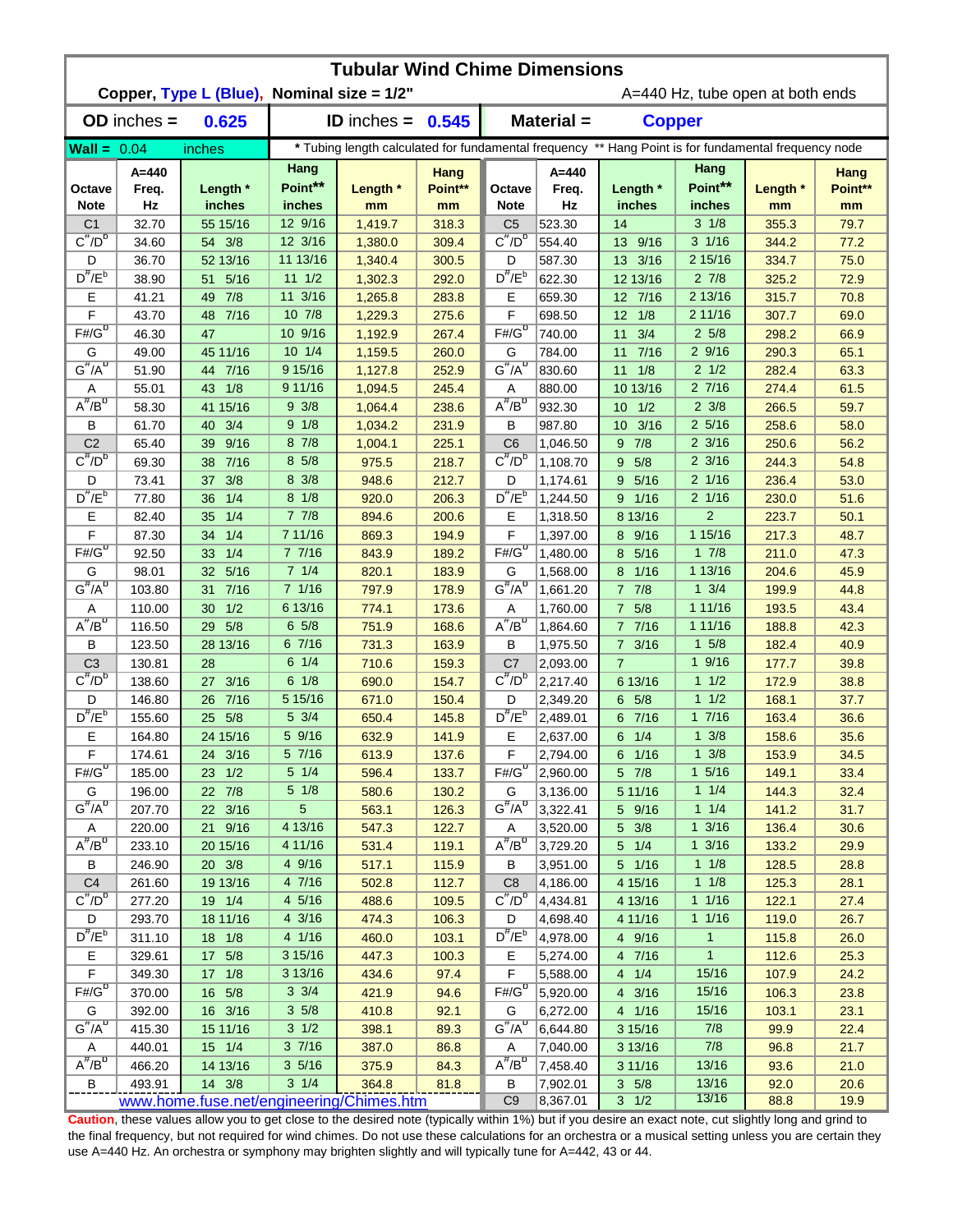|                               | <b>Tubular Wind Chime Dimensions</b> |                                          |                       |                                                                                                      |                 |                                     |                      |                         |                           |                |                 |  |  |  |
|-------------------------------|--------------------------------------|------------------------------------------|-----------------------|------------------------------------------------------------------------------------------------------|-----------------|-------------------------------------|----------------------|-------------------------|---------------------------|----------------|-----------------|--|--|--|
|                               | Copper, Type L (Blue)                |                                          | Nominal size $= 3/4"$ |                                                                                                      |                 | A=440 Hz, tube open at both ends    |                      |                         |                           |                |                 |  |  |  |
|                               | $OD$ inches $=$                      | 0.875                                    |                       | <b>ID</b> inches = $0.785$                                                                           |                 |                                     | Material =           | <b>Copper</b>           |                           |                |                 |  |  |  |
| $\text{Wall} = 0.045$         |                                      | inches                                   |                       | * Tubing length calculated for fundamental frequency ** Hang Point is for fundamental frequency node |                 |                                     |                      |                         |                           |                |                 |  |  |  |
| Octave                        | A=440<br>Freq.                       | Length *                                 | Hang<br>Point**       | Length *                                                                                             | Hang<br>Point** | Octave                              | $A = 440$<br>Freq.   | Length *                | Hang<br>Point**           | Length *       | Hang<br>Point** |  |  |  |
| <b>Note</b><br>C <sub>1</sub> | Hz<br>32.70                          | inches<br>66 5/8                         | inches<br>14 15/16    | mm<br>1,690.9                                                                                        | mm<br>379.1     | <b>Note</b><br>C <sub>5</sub>       | Hz<br>523.30         | inches<br>16 5/8        | inches<br>$3 \frac{3}{4}$ | mm<br>421.9    | mm<br>94.6      |  |  |  |
| $C^{\#}/D^b$                  | 34.60                                | 64 3/4                                   | 14 1/2                | 1,643.4                                                                                              | 368.4           | $C^{\overline{n}}/D^b$              | 554.40               | 16 3/16                 | 35/8                      | 410.8          | 92.1            |  |  |  |
| D                             | 36.70                                | 62 7/8                                   | $14 \frac{1}{8}$      | 1,595.8                                                                                              | 357.8           | D                                   | 587.30               | 15 3/4                  | $3 \frac{1}{2}$           | 399.7          | 89.6            |  |  |  |
| $D^{\#}/E^b$                  | 38.90                                | 1/16<br>61                               | 13 11/16              | 1,549.8                                                                                              | 347.5           | $D^{\#}/E^b$                        | 622.30               | 1/4<br>15               | 37/16                     | 387.0          | 86.8            |  |  |  |
| Е                             | 41.21                                | 3/8<br>59                                | 13 5/16               | 1,506.9                                                                                              | 337.9           | Е                                   | 659.30               | 14 13/16                | 35/16                     | 375.9          | 84.3            |  |  |  |
| F                             | 43.70                                | 5/8<br>57                                | 12 15/16              | 1,462.5                                                                                              | 327.9           | F                                   | 698.50               | 14 7/16                 | $3 \frac{1}{4}$           | 366.4          | 82.2            |  |  |  |
| $F# / G^D$                    | 46.30                                | 56                                       | 12 9/16               | 1,421.3                                                                                              | 318.7           | $F#/\overline{G}^D$                 | 740.00               | 14                      | $3 \frac{1}{8}$           | 355.3          | 79.7            |  |  |  |
| G                             | 49.00                                | 7/16<br>54                               | 12 3/16               | 1,381.6                                                                                              | 309.8           | G                                   | 784.00               | 13<br>5/8               | $3 \frac{1}{16}$          | 345.8          | 77.5            |  |  |  |
| $G^{\#}/A^D$                  | 51.90                                | 7/8<br>52 <sub>2</sub>                   | 11 7/8                | 1,342.0                                                                                              | 300.9           | $G^{\overline{n}}/A^D$              | 830.60               | 13<br>1/4               | 3                         | 336.3          | 75.4            |  |  |  |
| Α                             | 55.01                                | 3/8<br>51                                | $11 \t1/2$            | 1,303.9                                                                                              | 292.3           | Α                                   | 880.00               | 12 7/8                  | $2 \frac{7}{8}$           | 326.8          | 73.3            |  |  |  |
| $A^{\#}/B^D$                  | 58.30                                | 7/8<br>49                                | 11 3/16               | 1,265.8                                                                                              | 283.8           | $A^H/B^D$                           | 932.30               | $12 \t1/2$              | 2 13/16                   | 317.3          | 71.1            |  |  |  |
| В                             | 61.70                                | 1/2<br>48                                | 10 7/8                | 1,230.9                                                                                              | 276.0           | В                                   | 987.80               | 12<br>1/8               | 2 11/16                   | 307.7          | 69.0            |  |  |  |
| C <sub>2</sub>                | 65.40                                | 1/8<br>47                                | 10 9/16               | 1,196.0                                                                                              | 268.2           | C <sub>6</sub>                      | 1,046.50             | 11<br>3/4               | $2\,5/8$                  | 298.2          | 66.9            |  |  |  |
| $C^{\prime\prime}/D^D$        | 69.30                                | 3/4<br>45                                | 101/4                 | 1,161.1                                                                                              | 260.3           | $C^{\prime\prime}/D^D$              | 1,108.70             | 7/16<br>11              | 29/16                     | 290.3          | 65.1            |  |  |  |
| D                             | 73.41                                | 1/2<br>44                                | 10                    | 1,129.4                                                                                              | 253.2           | D                                   | 1,174.61             | 11<br>1/8               | $2 \frac{1}{2}$           | 282.4          | 63.3            |  |  |  |
| $D^{\#}/E^b$                  | 77.80                                | 3/16<br>43                               | 9 11/16               | 1,096.1                                                                                              | 245.7           | $D^{\pi}/E^b$                       | 1,244.50             | 10 13/16                | 27/16                     | 274.4          | 61.5            |  |  |  |
| Е                             | 82.40                                | 42                                       | 97/16                 | 1,066.0                                                                                              | 239.0           | Е                                   | 1,318.50             | $10 \t1/2$              | $2 \frac{3}{8}$           | 266.5          | 59.7            |  |  |  |
| F                             | 87.30                                | 3/4<br>40                                | 9 1/8                 | 1,034.2                                                                                              | 231.9           | F                                   | 1,397.00             | 10 3/16                 | $2\,5/16$                 | 258.6          | 58.0            |  |  |  |
| $F# / G^D$                    | 92.50                                | 5/8<br>39                                | 8 7/8                 | 1,005.7                                                                                              | 225.5           | $F#/\overline{G}^D$                 | 1,480.00             | 7/8<br>9                | $2 \frac{3}{16}$          | 250.6          | 56.2            |  |  |  |
| G                             | 98.01                                | 1/2<br>38                                | 8 5/8                 | 977.1                                                                                                | 219.1           | G                                   | 1,568.00             | 5/8<br>9                | $2 \frac{3}{16}$          | 244.3          | 54.8            |  |  |  |
| $G^{\#}/A^D$                  | 103.80                               | 3/8<br>37                                | 8 3/8                 | 948.6                                                                                                | 212.7           | $G^{\#}/A^D$                        | 1,661.20             | 3/8<br>9                | $2 \frac{1}{8}$           | 237.9          | 53.3            |  |  |  |
| Α                             | 110.00                               | 5/16<br>36                               | $8 \frac{1}{8}$       | 921.6                                                                                                | 206.6           | Α                                   | 1,760.00             | 9 1/16                  | $2 \frac{1}{16}$          | 230.0          | 51.6            |  |  |  |
| $A^{\#}/B^D$                  | 116.50                               | 5/16<br>35                               | 7 15/16               | 896.2                                                                                                | 200.9           | $A^H/B^D$                           | 1,864.60             | 8 13/16                 | $\overline{2}$            | 223.7          | 50.1            |  |  |  |
| В                             | 123.50                               | 5/16<br>34                               | 7 11/16               | 870.9                                                                                                | 195.2           | В                                   | 1,975.50             | 8 9/16                  | 1 15/16                   | 217.3          | 48.7            |  |  |  |
| C <sub>3</sub>                | 130.81                               | 5/16<br>33                               | 77/16                 | 845.5                                                                                                | 189.6           | C7                                  | 2,093.00             | 8 5/16                  | 17/8                      | 211.0          | 47.3            |  |  |  |
| $C^{\#}/D^b$                  | 138.60                               | 32 3/8                                   | 71/4                  | 821.7                                                                                                | 184.2           | $C^{\prime\prime}/D^{\prime\prime}$ | 2,217.40             | 8 1/16                  | 1 13/16                   | 204.6          | 45.9            |  |  |  |
| D                             | 146.80                               | 31 7/16                                  | 7 1/16                | 797.9                                                                                                | 178.9           | D                                   | 2,349.20             | $7 \t7/8$               | $1 \frac{3}{4}$           | 199.9          | 44.8            |  |  |  |
| $D^{\#}/E^b$                  | 155.60                               | 30 9/16                                  | 67/8                  | 775.7                                                                                                | 173.9           | $D^{\#}/E^b$                        | 2,489.01             | 7 5/8                   | 1 11/16                   | 193.5          | 43.4            |  |  |  |
| Е                             | 164.80                               | 29 11/16                                 | 65/8<br>67/16         | 753.5                                                                                                | 168.9           | Е                                   | 2,637.00             | 7 7/16                  | 1 11/16<br>15/8           | 188.8          | 42.3            |  |  |  |
| $\tilde{F}$<br>$F# / G^D$     | 174.61                               | 28 13/16                                 | $6 \t1/4$             | 731.3                                                                                                | 163.9           | F<br>$F#/\overline{G}^D$            | 2,794.00             | $7 \frac{3}{16}$        |                           | 182.4          | 40.9            |  |  |  |
|                               | 185.00                               | 28                                       | 6 1/8                 | 710.6                                                                                                | 159.3           |                                     | 2,960.00             | $\overline{7}$          | 19/16                     | 177.7          | 39.8            |  |  |  |
| G<br>$G^{\#}/A^D$             | 196.00<br>207.70                     | 27 3/16                                  | 5 15/16               | 690.0                                                                                                | 154.7<br>150.4  | G<br>$G^H/A^D$                      | 3,136.00<br>3,322.41 | 6 13/16<br>$6\quad 5/8$ | 11/2<br>11/2              | 172.9<br>168.1 | 38.8<br>37.7    |  |  |  |
| A                             | 220.00                               | 26 7/16<br>25 11/16                      | $5 \frac{3}{4}$       | 671.0<br>651.9                                                                                       | 146.2           | A                                   | 3,520.00             | 6 7/16                  | 17/16                     | 163.4          | 36.6            |  |  |  |
| $A^{\#}/B^D$                  | 233.10                               | 24 15/16                                 | 5 9/16                | 632.9                                                                                                | 141.9           | $A^{\#}/B^D$                        | 3,729.20             | $6 \t1/4$               | $1 \frac{3}{8}$           | 158.6          | 35.6            |  |  |  |
| В                             | 246.90                               | 24 1/4                                   | 5 7/16                | 615.5                                                                                                | 138.0           | В                                   | 3,951.00             | 6 1/16                  | $1 \frac{3}{8}$           | 153.9          | 34.5            |  |  |  |
| C <sub>4</sub>                | 261.60                               | 23 9/16                                  | 5 5/16                | 598.0                                                                                                | 134.1           | C <sub>8</sub>                      | 4,186.00             | 5 7/8                   | $1 \t5/16$                | 149.1          | 33.4            |  |  |  |
| $C^{\#}/D^b$                  | 277.20                               | 22 7/8                                   | $5 \frac{1}{8}$       | 580.6                                                                                                | 130.2           | $C^{\overline{n}}/D^b$              | 4,434.81             | $5 \frac{3}{4}$         | $1 \t5/16$                | 145.9          | 32.7            |  |  |  |
| D                             | 293.70                               | 22 1/4                                   | 5 <sup>5</sup>        | 564.7                                                                                                | 126.6           | D                                   | 4,698.40             | 5 9/16                  | $1 \t1/4$                 | 141.2          | 31.7            |  |  |  |
| $D^{\#}/E^b$                  | 311.10                               | 5/8<br>21                                | 47/8                  | 548.8                                                                                                | 123.1           | $D^{\#}/E^b$                        | 4,978.00             | $5 \frac{3}{8}$         | $1 \frac{3}{16}$          | 136.4          | 30.6            |  |  |  |
| Е                             | 329.61                               | 21                                       | 4 11/16               | 533.0                                                                                                | 119.5           | E.                                  | 5,274.00             | $5 \t1/4$               | $1 \frac{3}{16}$          | 133.2          | 29.9            |  |  |  |
| F                             | 349.30                               | 20 3/8                                   | 4 9/16                | 517.1                                                                                                | 115.9           | F                                   | 5,588.00             | $5 \t1/8$               | $1 \t1/8$                 | 130.1          | 29.2            |  |  |  |
| $F# / G^D$                    | 370.00                               | 19 13/16                                 | 4 7/16                | 502.8                                                                                                | 112.7           | $F# / G^D$                          | 5,920.00             | 4 15/16                 | $1 \t1/8$                 | 125.3          | 28.1            |  |  |  |
| G                             | 392.00                               | 19 1/4                                   | 4 5/16                | 488.6                                                                                                | 109.5           | G                                   | 6,272.00             | 4 13/16                 | 11/16                     | 122.1          | 27.4            |  |  |  |
| $G^{\#}/A^D$                  | 415.30                               | 18 11/16                                 | 4 3/16                | 474.3                                                                                                | 106.3           | $G^H/A^U$                           | 6,644.80             | 4 11/16                 | 11/16                     | 119.0          | 26.7            |  |  |  |
| Α                             | 440.01                               | 18 3/16                                  | 4 1/16                | 461.6                                                                                                | 103.5           | Α                                   | 7,040.00             | 4 9/16                  | $\mathbf{1}$              | 115.8          | 26.0            |  |  |  |
| $A^H/B^D$                     | 466.20                               | 17 5/8                                   | 3 15/16               | 447.3                                                                                                | 100.3           | $A^H/B^D$                           | 7,458.40             | 4 7/16                  | $\mathbf{1}$              | 112.6          | 25.3            |  |  |  |
| B                             | 493.91                               | 17 1/8                                   | 3 13/16               | 434.6                                                                                                | 97.4            | В                                   | 7,902.01             | 4 5/16                  | 15/16                     | 109.5          | 24.5            |  |  |  |
|                               |                                      | www.home.fuse.net/engineering/Chimes.htm |                       |                                                                                                      |                 | C <sub>9</sub>                      | 8,367.01             | 4 3/16                  | 15/16                     | 106.3          | 23.8            |  |  |  |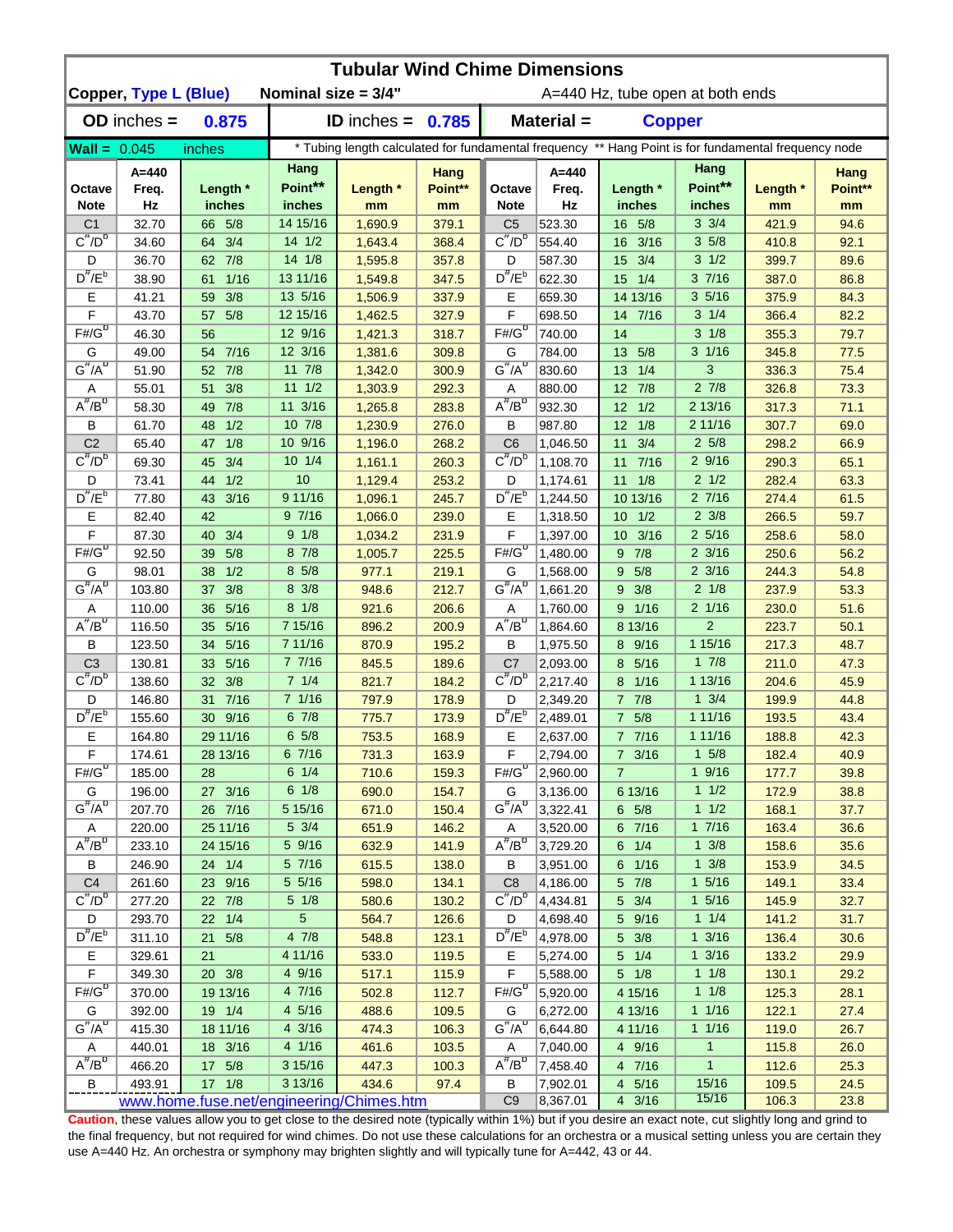|                                          | <b>Tubular Wind Chime Dimensions</b><br>Copper, Type L (Blue), Nominal size = 1.0" |                                          |                                    |                      |                       |                                     |                          |                         |                                    |                                                                                                      |                       |  |  |  |
|------------------------------------------|------------------------------------------------------------------------------------|------------------------------------------|------------------------------------|----------------------|-----------------------|-------------------------------------|--------------------------|-------------------------|------------------------------------|------------------------------------------------------------------------------------------------------|-----------------------|--|--|--|
|                                          |                                                                                    |                                          |                                    |                      |                       | A=440 Hz, tube open at both ends    |                          |                         |                                    |                                                                                                      |                       |  |  |  |
|                                          | $OD$ inches $=$                                                                    | 1.125                                    |                                    | <b>ID</b> inches $=$ | 1.025                 |                                     | Material =               | <b>Copper</b>           |                                    |                                                                                                      |                       |  |  |  |
| $Wall = 0.05$                            |                                                                                    | inches                                   |                                    |                      |                       |                                     |                          |                         |                                    | * Tubing length calculated for fundamental frequency ** Hang Point is for fundamental frequency node |                       |  |  |  |
| Octave<br><b>Note</b>                    | $A = 440$<br>Freq.<br>Hz                                                           | Length *<br>inches                       | Hang<br>Point**<br>inches          | Length *<br>mm       | Hang<br>Point**<br>mm | Octave<br><b>Note</b>               | $A = 440$<br>Freq.<br>Hz | Length *<br>inches      | Hang<br>Point**<br>inches          | Length *<br>mm                                                                                       | Hang<br>Point**<br>mm |  |  |  |
| C <sub>1</sub>                           | 32.70                                                                              | 75 13/16                                 | 17                                 | 1,924.1              | 431.4                 | C <sub>5</sub>                      | 523.30                   | 18 15/16                | $4 \t1/4$                          | 480.6                                                                                                | 107.8                 |  |  |  |
| $C^{\frac{\pi}{}}/D^b$                   | 34.60                                                                              | 73 11/16                                 | $16 \frac{1}{2}$                   | 1,870.2              | 419.3                 | $C^{\#}/D^D$                        | 554.40                   | 18 7/16                 | 4 1/8                              | 467.9                                                                                                | 104.9                 |  |  |  |
| D                                        | 36.70                                                                              | 9/16<br>71                               | 16 1/16                            | 1,816.3              | 407.2                 | D                                   | 587.30                   | 17 7/8                  | 4                                  | 453.7                                                                                                | 101.7                 |  |  |  |
| $D^{\#}/E^b$                             | 38.90                                                                              | 1/2<br>69                                | 15 9/16                            | 1,763.9              | 395.5                 | $D^{\prime\prime}/E^b$              | 622.30                   | 17 3/8                  | 37/8                               | 441.0                                                                                                | 98.9                  |  |  |  |
| Ε                                        | 41.21                                                                              | 9/16<br>67                               | 15 1/8                             | 1,714.7              | 384.4                 | Е                                   | 659.30                   | 7/8<br>16               | 3 13/16                            | 428.3                                                                                                | 96.0                  |  |  |  |
| F                                        | 43.70                                                                              | 65 9/16                                  | 14 11/16                           | 1,664.0              | 373.1                 | F                                   | 698.50                   | 16 3/8                  | 3 11/16                            | 415.6                                                                                                | 93.2                  |  |  |  |
| $F#/\overline{G}^D$                      | 46.30                                                                              | 63 11/16                                 | $14 \frac{1}{4}$                   | 1,616.4              | 362.4                 | $F#/G^D$                            | 740.00                   | 15 15/16                | 39/16                              | 404.5                                                                                                | 90.7                  |  |  |  |
| G                                        | 49.00                                                                              | 61 15/16                                 | 13 7/8                             | 1,572.0              | 352.4                 | G                                   | 784.00                   | 1/2<br>15 <sub>1</sub>  | $3 \frac{1}{2}$                    | 393.4                                                                                                | 88.2                  |  |  |  |
| $G^{\#}/A^D$                             | 51.90                                                                              | 60 3/16                                  | 13 1/2                             | 1,527.6              | 342.5                 | $G^H/A^D$                           | 830.60                   | 1/16<br>15              | $3 \frac{3}{8}$                    | 382.3                                                                                                | 85.7                  |  |  |  |
| A                                        | 55.01                                                                              | 7/16<br>58                               | 13 1/8                             | 1,483.1              | 332.5                 | Α                                   | 880.00                   | 5/8<br>14               | $3 \frac{1}{4}$                    | 371.2                                                                                                | 83.2                  |  |  |  |
| $A^{\#}/B^D$                             | 58.30                                                                              | 3/4<br>56                                | 12 3/4                             | 1,440.3              | 322.9                 | $A^{\#}/B^D$                        | 932.30                   | 14 3/16                 | $3 \frac{3}{16}$                   | 360.1                                                                                                | 80.7                  |  |  |  |
| В                                        | 61.70                                                                              | 3/16<br>55                               | 12 3/8                             | 1,400.7              | 314.0                 | В                                   | 987.80                   | 13 13/16                | $3 \frac{1}{8}$                    | 350.6                                                                                                | 78.6                  |  |  |  |
| C <sub>2</sub>                           | 65.40                                                                              | 5/8<br>53                                | 12                                 | 1,361.0              | 305.1                 | C <sub>6</sub>                      | 1,046.50                 | 13 3/8                  | 3                                  | 339.5                                                                                                | 76.1                  |  |  |  |
| $C^{\prime\prime}/D^D$                   | 69.30                                                                              | 1/16<br>52                               | 11 11/16                           | 1,321.3              | 296.2                 | $C^{\prime\prime}/D^D$              | 1,108.70                 | 13                      | 2 15/16                            | 329.9                                                                                                | 74.0                  |  |  |  |
| D<br>$D^{\pi}/E^b$                       | 73.41                                                                              | 5/8<br>50                                | 11 3/8                             | 1,284.9              | 288.1                 | D<br>$D^{\pi}/E^b$                  | 1,174.61                 | 12 5/8                  | 2 13/16                            | 320.4                                                                                                | 71.8                  |  |  |  |
| Е                                        | 77.80                                                                              | 1/8<br>49<br>3/4                         | 11<br>10 11/16                     | 1,246.8              | 279.5                 |                                     | 1,244.50                 | 12 5/16                 | $2 \frac{3}{4}$<br>2 11/16         | 312.5                                                                                                | 70.1                  |  |  |  |
| F                                        | 82.40<br>87.30                                                                     | 47<br>3/8<br>46                          | 10 3/8                             | 1,211.9<br>1,177.0   | 271.7<br>263.9        | Е<br>F                              | 1,318.50<br>1,397.00     | 11 15/16<br>5/8<br>11   | $2\,5/8$                           | 303.0<br>295.0                                                                                       | 67.9<br>66.1          |  |  |  |
| $F# / G^D$                               | 92.50                                                                              | 45 1/16                                  | $10 \t1/8$                         | 1,143.7              | 256.4                 | $F# / G^D$                          | 1,480.00                 | 1/4<br>11               | $2 \frac{1}{2}$                    | 285.5                                                                                                | 64.0                  |  |  |  |
| G                                        | 98.01                                                                              | 43 13/16                                 | 9 13/16                            | 1,112.0              | 249.3                 | G                                   | 1,568.00                 | 10 15/16                | 27/16                              | 277.6                                                                                                | 62.2                  |  |  |  |
| $G^{\overline{n}}/A^D$                   | 103.80                                                                             | 42 9/16                                  | 99/16                              | 1,080.2              | 242.2                 | $G^{\#}/A^D$                        | 1,661.20                 | 5/8<br>10 <sup>°</sup>  | $2 \frac{3}{8}$                    | 269.7                                                                                                | 60.5                  |  |  |  |
| Α                                        | 110.00                                                                             | 5/16<br>41                               | $9 \t1/4$                          | 1,048.5              | 235.1                 | Α                                   | 1,760.00                 | 10<br>5/16              | $2\,5/16$                          | 261.7                                                                                                | 58.7                  |  |  |  |
| $A^H/B^D$                                | 116.50                                                                             | 40<br>3/16                               | 9                                  | 1,020.0              | 228.7                 | $A^{\#}/B^D$                        | 1,864.60                 | 10 <sup>°</sup><br>1/16 | $2 \t1/4$                          | 255.4                                                                                                | 57.3                  |  |  |  |
| В                                        | 123.50                                                                             | 39                                       | 8 3/4                              | 989.8                | 221.9                 | В                                   | 1,975.50                 | 3/4<br>9                | $2 \frac{3}{16}$                   | 247.5                                                                                                | 55.5                  |  |  |  |
| C <sub>3</sub>                           | 130.81                                                                             | 37 7/8                                   | $8 \frac{1}{2}$                    | 961.3                | 215.5                 | C <sub>7</sub>                      | 2,093.00                 | 1/2<br>9                | $2 \frac{1}{8}$                    | 241.1                                                                                                | 54.1                  |  |  |  |
| $C^{\prime\prime}/D^b$                   | 138.60                                                                             | 36 13/16                                 | $8 \t1/4$                          | 934.3                | 209.5                 | $C^{\prime\prime}/D^{\prime\prime}$ | 2,217.40                 | $9 \frac{3}{16}$        | $2 \frac{1}{16}$                   | 233.2                                                                                                | 52.3                  |  |  |  |
| D                                        | 146.80                                                                             | 3/4<br>35 <sub>2</sub>                   | 8                                  | 907.3                | 203.4                 | D                                   | 2,349.20                 | 8 15/16                 | $\overline{2}$                     | 226.8                                                                                                | 50.9                  |  |  |  |
| $D^{\prime\prime}/E^b$                   | 155.60                                                                             | 3/4<br>34                                | 7 13/16                            | 882.0                | 197.7                 | $D^{\#}/E^b$                        | 2,489.01                 | 8 11/16                 | 1 15/16                            | 220.5                                                                                                | 49.4                  |  |  |  |
| Е                                        | 164.80                                                                             | 33 3/4                                   | 7 9/16                             | 856.6                | 192.0                 | Е                                   | 2,637.00                 | 8 7/16                  | 17/8                               | 214.1                                                                                                | 48.0                  |  |  |  |
| F                                        | 174.61                                                                             | 32 13/16                                 | 7 3/8                              | 832.8                | 186.7                 | F                                   | 2,794.00                 | 8 3/16                  | 1 13/16                            | 207.8                                                                                                | 46.6                  |  |  |  |
| $F#/\overline{G}^D$                      | 185.00                                                                             | 31 7/8                                   | 7 1/8                              | 809.0                | 181.4                 | $F#/\overline{G}^D$                 | 2,960.00                 | 7 15/16                 | $1 \frac{3}{4}$                    | 201.5                                                                                                | 45.2                  |  |  |  |
| G                                        | 196.00                                                                             | 30 15/16                                 | 6 15/16                            | 785.2                | 176.0                 | G                                   | 3,136.00                 | $7 \frac{3}{4}$         | $1 \frac{3}{4}$                    | 196.7                                                                                                | 44.1                  |  |  |  |
| $G^{\#}/A^D$                             | 207.70                                                                             | 30 1/16                                  | $6 \frac{3}{4}$                    | 763.0                | 171.1                 | $G^H/A^D$                           | 3,322.41                 | $7 \t1/2$               | 1 11/16                            | 190.4                                                                                                | 42.7                  |  |  |  |
| Α                                        | 220.00                                                                             | 29 1/4                                   | 6 9/16                             | 742.4                | 166.4                 | Α                                   | 3,520.00                 | 7 5/16                  | $1 \t5/8$                          | 185.6                                                                                                | 41.6                  |  |  |  |
| $A^{\#}/B^D$                             | 233.10                                                                             | 28 3/8                                   | $6 \frac{3}{8}$                    | 720.2                | 161.5                 | $A^{\overline{n}}/B^{\overline{D}}$ | 3,729.20                 | $7 \t1/8$               | $1 \t5/8$                          | 180.8                                                                                                | 40.5                  |  |  |  |
| В                                        | 246.90                                                                             | 27 9/16                                  | 6 3/16                             | 699.5                | 156.8                 | В                                   | 3,951.00                 | $6 \t7/8$               | 19/16                              | 174.5                                                                                                | 39.1                  |  |  |  |
| C <sub>4</sub><br>$C^{\frac{\pi}{}}/D^b$ | 261.60                                                                             | 26 13/16                                 | 6                                  | 680.5                | 152.6                 | C <sub>8</sub><br>$C^{\#}/D^D$      | 4,186.00                 | 6 11/16                 | 11/2                               | 169.7                                                                                                | 38.1                  |  |  |  |
|                                          | 277.20                                                                             | 26 1/16                                  | 5 13/16                            | 661.5                | 148.3                 |                                     | 4,434.81                 | $6 \t1/2$               | 17/16                              | 165.0                                                                                                | 37.0                  |  |  |  |
| D<br>$D^{\frac{\pi}{r}}/E^b$             | 293.70                                                                             | 25 5/16                                  | 5 11/16                            | 642.4                | 144.0                 | D<br>$D^{\#}/E^b$                   | 4,698.40                 | 6 5/16                  | 17/16                              | 160.2                                                                                                | 35.9                  |  |  |  |
| Е                                        | 311.10<br>329.61                                                                   | 24 9/16<br>23 7/8                        | $5 \frac{1}{2}$<br>$5 \frac{3}{8}$ | 623.4<br>605.9       | 139.8<br>135.9        | Е                                   | 4,978.00<br>5,274.00     | $6 \t1/8$<br>6          | $1 \frac{3}{8}$<br>$1 \frac{3}{8}$ | 155.5<br>152.3                                                                                       | 34.9<br>34.1          |  |  |  |
| F                                        | 349.30                                                                             | 23 3/16                                  | 5 3/16                             | 588.5                | 131.9                 | F                                   | 5,588.00                 | 5 13/16                 | $1 \frac{5}{16}$                   | 147.5                                                                                                | 33.1                  |  |  |  |
| $F# / G^D$                               | 370.00                                                                             | 22 9/16                                  | 5 1/16                             | 572.6                | 128.4                 | $F# / G^D$                          | 5,920.00                 | 5 5/8                   | $1 \t1/4$                          | 142.8                                                                                                | 32.0                  |  |  |  |
| G                                        | 392.00                                                                             | 21 7/8                                   | $4 \t7/8$                          | 555.2                | 124.5                 | G                                   | 6,272.00                 | $5 \t1/2$               | $1 \t1/4$                          | 139.6                                                                                                | 31.3                  |  |  |  |
| $G^{\#}/A^D$                             | 415.30                                                                             | $21 \t1/4$                               | $4 \frac{3}{4}$                    | 539.3                | 120.9                 | $G^H/A^D$                           | 6,644.80                 | 5 5/16                  | $1 \frac{3}{16}$                   | 134.8                                                                                                | 30.2                  |  |  |  |
| A                                        | 440.01                                                                             | 20 11/16                                 | $4\,5/8$                           | 525.0                | 117.7                 | Α                                   | 7,040.00                 | 5 3/16                  | $1 \frac{3}{16}$                   | 131.7                                                                                                | 29.5                  |  |  |  |
| $A^H/B^D$                                | 466.20                                                                             | 20 1/16                                  | 4 1/2                              | 509.2                | 114.2                 | $A^H/B^D$                           | 7,458.40                 | 5                       | $1 \t1/8$                          | 126.9                                                                                                | 28.5                  |  |  |  |
| В                                        | 493.91                                                                             | 19 1/2                                   | $4 \frac{3}{8}$                    | 494.9                | 111.0                 | B                                   | 7,902.01                 | 4 7/8                   | 11/16                              | 123.7                                                                                                | 27.7                  |  |  |  |
|                                          |                                                                                    | www.home.fuse.net/engineering/Chimes.htm |                                    |                      |                       | C <sub>9</sub>                      | 8,367.01                 | $4 \t3/4$               | 11/16                              | 120.6                                                                                                | 27.0                  |  |  |  |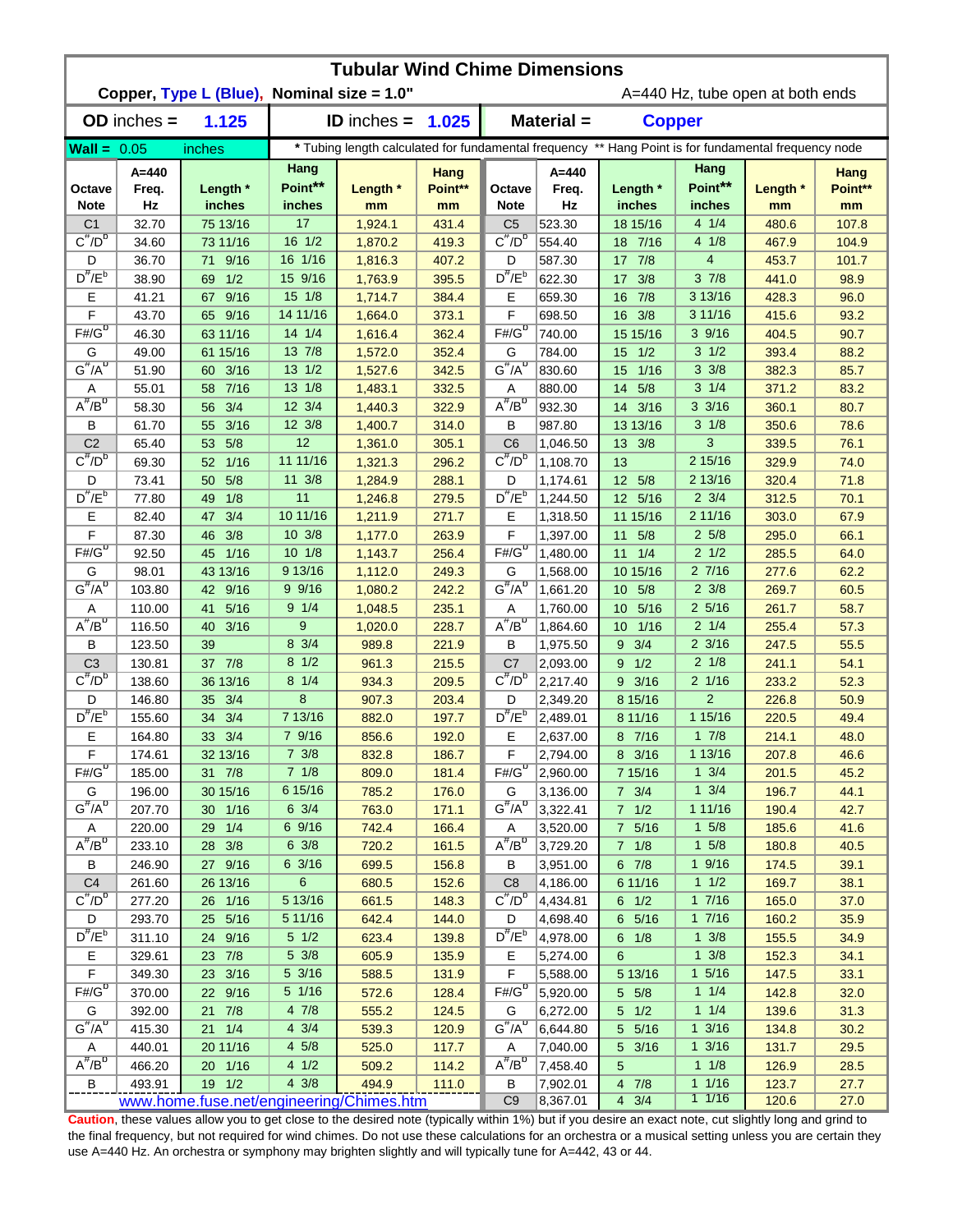|                                          | <b>Tubular Wind Chime Dimensions</b><br>Copper, Type L (Blue), Nominal size = 1 1/4"<br>A=440 Hz, tube open at both ends |                                          |                            |                    |                       |                                     |                                                                                                      |                                     |                                     |                |                       |  |  |  |
|------------------------------------------|--------------------------------------------------------------------------------------------------------------------------|------------------------------------------|----------------------------|--------------------|-----------------------|-------------------------------------|------------------------------------------------------------------------------------------------------|-------------------------------------|-------------------------------------|----------------|-----------------------|--|--|--|
|                                          | $OD$ inches $=$                                                                                                          | 1.375                                    |                            | ID inches $=$      | 1.265                 |                                     | Material =                                                                                           | <b>Copper</b>                       |                                     |                |                       |  |  |  |
| $\text{Wall} = 0.055$                    |                                                                                                                          | inches                                   |                            |                    |                       |                                     | * Tubing length calculated for fundamental frequency ** Hang Point is for fundamental frequency node |                                     |                                     |                |                       |  |  |  |
|                                          |                                                                                                                          |                                          | Hang                       |                    |                       |                                     |                                                                                                      |                                     | Hang                                |                |                       |  |  |  |
| Octave<br><b>Note</b>                    | $A = 440$<br>Freq.<br>Hz                                                                                                 | Length *<br>inches                       | Point**<br>inches          | Length *<br>mm     | Hang<br>Point**<br>mm | Octave<br><b>Note</b>               | $A = 440$<br>Freq.<br>Hz                                                                             | Length *<br>inches                  | Point**<br>inches                   | Length *<br>mm | Hang<br>Point**<br>mm |  |  |  |
| C <sub>1</sub>                           | 32.70                                                                                                                    | 84                                       | 18 13/16                   | 2,131.9            | 478.0                 | C <sub>5</sub>                      | 523.30                                                                                               | 21                                  | 4 11/16                             | 533.0          | 119.5                 |  |  |  |
| $C^{\frac{\pi}{}}/D^b$                   | 34.60                                                                                                                    | 81 11/16                                 | 18 5/16                    | 2,073.2            | 464.8                 | $C^{\#}/D^D$                        | 554.40                                                                                               | 20 3/8                              | 4 9/16                              | 517.1          | 115.9                 |  |  |  |
| D                                        | 36.70                                                                                                                    | 79 5/16                                  | 17 13/16                   | 2,013.0            | 451.3                 | D                                   | 587.30                                                                                               | 19 13/16                            | 4 7/16                              | 502.8          | 112.7                 |  |  |  |
| $D^{\#}/E^b$                             | 38.90                                                                                                                    | 77                                       | $17 \frac{1}{4}$           | 1,954.3            | 438.1                 | $D^{\prime\prime}/E^b$              | 622.30                                                                                               | 19 1/4                              | 4 5/16                              | 488.6          | 109.5                 |  |  |  |
| Ε                                        | 41.21                                                                                                                    | 74 13/16                                 | 16 3/4                     | 1,898.7            | 425.7                 | Е                                   | 659.30                                                                                               | 18 11/16                            | 4 3/16                              | 474.3          | 106.3                 |  |  |  |
| F                                        | 43.70                                                                                                                    | 72 11/16                                 | 16 5/16                    | 1,844.8            | 413.6                 | F                                   | 698.50                                                                                               | 18 3/16                             | 4 1/16                              | 461.6          | 103.5                 |  |  |  |
| $F# / G^D$                               | 46.30                                                                                                                    | 70 9/16                                  | 15 13/16                   | 1,790.9            | 401.5                 | $F# / G^D$                          | 740.00                                                                                               | 17 11/16                            | 3 15/16                             | 448.9          | 100.6                 |  |  |  |
| G                                        | 49.00                                                                                                                    | 68 5/8                                   | 15 3/8                     | 1,741.7            | 390.5                 | G                                   | 784.00                                                                                               | $17 \t1/8$                          | 3 13/16                             | 434.6          | 97.4                  |  |  |  |
| $G^{\#}/A^D$                             | 51.90                                                                                                                    | 66 11/16                                 | 14 15/16                   | 1,692.5            | 379.5                 | $G^H/A^U$                           | 830.60                                                                                               | 16 11/16                            | $3 \frac{3}{4}$                     | 423.5          | 95.0                  |  |  |  |
| Α                                        | 55.01                                                                                                                    | 64 3/4                                   | $14 \frac{1}{2}$           | 1,643.4            | 368.4                 | Α                                   | 880.00                                                                                               | 16 3/16                             | 35/8                                | 410.8          | 92.1                  |  |  |  |
| $A^H/B^D$                                | 58.30                                                                                                                    | 62 15/16                                 | 14 1/8                     | 1,597.4            | 358.1                 | $A^{\#}/B^D$                        | 932.30                                                                                               | 3/4<br>15                           | $3 \frac{1}{2}$                     | 399.7          | 89.6                  |  |  |  |
| B                                        | 61.70                                                                                                                    | 1/8<br>61                                | 13 11/16                   | 1,551.4            | 347.8                 | B                                   | 987.80                                                                                               | 5/16<br>15                          | 37/16                               | 388.6          | 87.1                  |  |  |  |
| C <sub>2</sub><br>$C^{\prime\prime}/D^D$ | 65.40                                                                                                                    | 59 3/8                                   | 13 5/16                    | 1,506.9            | 337.9                 | C <sub>6</sub>                      | 1,046.50                                                                                             | 7/8<br>14                           | 35/16                               | 377.5          | 84.6                  |  |  |  |
|                                          | 69.30                                                                                                                    | 57 11/16                                 | 12 15/16                   | 1,464.1            | 328.3                 | $C^{\prime\prime}/D^D$              | 1,108.70                                                                                             | 7/16<br>14                          | $3 \t1/4$                           | 366.4          | 82.2                  |  |  |  |
| D<br>$D^{\frac{\pi}{}}/E^b$              | 73.41                                                                                                                    | 56 1/16                                  | 12 9/16<br>12 3/16         | 1,422.9            | 319.0                 | D<br>$D^{\#}/E^b$                   | 1,174.61                                                                                             | 14                                  | $3 \frac{1}{8}$<br>$3 \frac{1}{16}$ | 355.3          | 79.7                  |  |  |  |
| Е                                        | 77.80                                                                                                                    | 54 7/16                                  | 11 7/8                     | 1,381.6            | 309.8                 | Е                                   | 1,244.50                                                                                             | 13 5/8                              | 3                                   | 345.8          | 77.5<br>75.4          |  |  |  |
| F                                        | 82.40<br>87.30                                                                                                           | 52 15/16<br>51 7/16                      | 11 9/16                    | 1,343.6<br>1,305.5 | 301.2<br>292.7        | F                                   | 1,318.50<br>1,397.00                                                                                 | 13<br>1/4<br>7/8<br>12 <sup>2</sup> | $2 \frac{7}{8}$                     | 336.3<br>326.8 | 73.3                  |  |  |  |
| $F# / G^D$                               | 92.50                                                                                                                    | 49 15/16                                 | 11 3/16                    | 1,267.4            | 284.2                 | $F# / G^D$                          | 1,480.00                                                                                             | 12<br>1/2                           | 2 13/16                             | 317.3          | 71.1                  |  |  |  |
| G                                        | 98.01                                                                                                                    | 48 1/2                                   | 10 7/8                     | 1,230.9            | 276.0                 | G                                   | 1,568.00                                                                                             | 1/8<br>12                           | 2 11/16                             | 307.7          | 69.0                  |  |  |  |
| $G^{\#}/A^D$                             | 103.80                                                                                                                   | 1/8<br>47                                | 10 9/16                    | 1,196.0            | 268.2                 | $G^{\#}/A^D$                        | 1,661.20                                                                                             | 11 13/16                            | $2\,5/8$                            | 299.8          | 67.2                  |  |  |  |
| Α                                        | 110.00                                                                                                                   | 45 13/16                                 | 101/4                      | 1,162.7            | 260.7                 | Α                                   | 1,760.00                                                                                             | 11 7/16                             | 29/16                               | 290.3          | 65.1                  |  |  |  |
| $A^H/B^D$                                | 116.50                                                                                                                   | 44<br>1/2                                | 10                         | 1,129.4            | 253.2                 | $A^{\overline{n}}/B^{\overline{D}}$ | 1,864.60                                                                                             | $11 \t1/8$                          | $2 \frac{1}{2}$                     | 282.4          | 63.3                  |  |  |  |
| В                                        | 123.50                                                                                                                   | 1/4<br>43                                | 9 11/16                    | 1,097.7            | 246.1                 | В                                   | 1,975.50                                                                                             | 10 13/16                            | 27/16                               | 274.4          | 61.5                  |  |  |  |
| C <sub>3</sub>                           | 130.81                                                                                                                   | 42                                       | 97/16                      | 1,066.0            | 239.0                 | C <sub>7</sub>                      | 2,093.00                                                                                             | $10 \t1/2$                          | $2 \frac{3}{8}$                     | 266.5          | 59.7                  |  |  |  |
| $C^{\overline{r}}/D^b$                   | 138.60                                                                                                                   | 40 13/16                                 | 9 1/8                      | 1,035.8            | 232.2                 | $C^{\#}/D^b$                        | 2.217.40                                                                                             | 10 3/16                             | $2\frac{5}{16}$                     | 258.6          | 58.0                  |  |  |  |
| D                                        | 146.80                                                                                                                   | 5/8<br>39                                | 8 7/8                      | 1,005.7            | 225.5                 | D                                   | 2,349.20                                                                                             | 9 15/16                             | $2 \frac{1}{4}$                     | 252.2          | 56.5                  |  |  |  |
| $D^{\prime\prime}/E^b$                   | 155.60                                                                                                                   | 1/2<br>38                                | 8 5/8                      | 977.1              | 219.1                 | $D^{\#}/E^b$                        | 2,489.01                                                                                             | 9 5/8                               | $2 \frac{3}{16}$                    | 244.3          | 54.8                  |  |  |  |
| Е                                        | 164.80                                                                                                                   | 37 7/16                                  | $8 \frac{3}{8}$            | 950.2              | 213.0                 | Е                                   | 2,637.00                                                                                             | $9 \frac{3}{8}$                     | $2 \frac{1}{8}$                     | 237.9          | 53.3                  |  |  |  |
| F                                        | 174.61                                                                                                                   | 36 3/8                                   | $8 \frac{1}{8}$            | 923.2              | 207.0                 | F                                   | 2,794.00                                                                                             | 9 1/16                              | 2 1/16                              | 230.0          | 51.6                  |  |  |  |
| $F#/\overline{G}^D$                      | 185.00                                                                                                                   | 35 5/16                                  | 7 15/16                    | 896.2              | 200.9                 | $F#/\overline{G}^D$                 | 2,960.00                                                                                             | 8 13/16                             | $\overline{2}$                      | 223.7          | 50.1                  |  |  |  |
| G                                        | 196.00                                                                                                                   | 34 5/16                                  | 7 11/16                    | 870.9              | 195.2                 | G                                   | 3,136.00                                                                                             | 8 9/16                              | 1 15/16                             | 217.3          | 48.7                  |  |  |  |
| $G^{\#}/A^D$                             | 207.70                                                                                                                   | 33 5/16                                  | 7 7/16                     | 845.5              | 189.6                 | $G^H/A^D$                           | 3,322.41                                                                                             | 8 5/16                              | $1 \t7/8$                           | 211.0          | 47.3                  |  |  |  |
| Α                                        | 220.00                                                                                                                   | 32 3/8                                   | 7 1/4                      | 821.7              | 184.2                 | Α                                   | 3,520.00                                                                                             | $8 \t1/8$                           | 1 13/16                             | 206.2          | 46.2                  |  |  |  |
| $A^{\#}/B^D$                             | 233.10                                                                                                                   | 31 7/16                                  | 7 1/16                     | 797.9              | 178.9                 | $A^{\overline{n}}/B^D$              | 3,729.20                                                                                             | $7 \t7/8$                           | $1 \frac{3}{4}$                     | 199.9          | 44.8                  |  |  |  |
| B                                        | 246.90                                                                                                                   | 30 9/16                                  | 67/8                       | 775.7              | 173.9                 | В                                   | 3,951.00                                                                                             | $7 \t5/8$                           | 1 11/16                             | 193.5          | 43.4                  |  |  |  |
| C <sub>4</sub>                           | 261.60                                                                                                                   | 29 11/16                                 | $6\;5/8$                   | 753.5              | 168.9                 | C <sub>8</sub>                      | 4,186.00                                                                                             | 7 7/16                              | 1 11/16                             | 188.8          | 42.3                  |  |  |  |
| $C^{\frac{\pi}{}}/D^b$                   | 277.20                                                                                                                   | 28 7/8                                   | $6 \frac{1}{2}$            | 732.8              | 164.3                 | $C^{\#}/D^{\overline{D}}$           | 4,434.81                                                                                             | $7 \frac{3}{16}$                    | $1 \t5/8$                           | 182.4          | 40.9                  |  |  |  |
| D                                        | 293.70                                                                                                                   | 28                                       | $6 \t1/4$                  | 710.6              | 159.3                 | D                                   | 4,698.40                                                                                             | $\overline{7}$                      | $1 \frac{9}{16}$                    | 177.7          | 39.8                  |  |  |  |
| $D^{\frac{\pi}{r}}/E^b$                  | 311.10                                                                                                                   | 27 1/4                                   | 6 1/8                      | 691.6              | 155.1                 | $D^{\#}/E^b$                        | 4,978.00                                                                                             | 6 13/16                             | 11/2                                | 172.9          | 38.8                  |  |  |  |
| Е                                        | 329.61                                                                                                                   | 26 7/16                                  | 5 15/16<br>$5 \frac{3}{4}$ | 671.0              | 150.4                 | Е                                   | 5,274.00                                                                                             | $6\quad 5/8$                        | $1 \frac{1}{2}$                     | 168.1          | 37.7                  |  |  |  |
| $\mathsf F$<br>$F# / G^D$                | 349.30<br>370.00                                                                                                         | 25 11/16                                 | $5 \frac{5}{8}$            | 651.9              | 146.2<br>142.3        | F<br>$F# / G^D$                     | 5,588.00                                                                                             | 6 7/16                              | 17/16<br>$1 \frac{3}{8}$            | 163.4          | 36.6<br>35.6          |  |  |  |
|                                          |                                                                                                                          | 25                                       | 5 7/16                     | 634.5              |                       |                                     | 5,920.00                                                                                             | $6 \t1/4$                           | $1 \frac{3}{8}$                     | 158.6          |                       |  |  |  |
| G<br>$G^{\#}/A^D$                        | 392.00<br>415.30                                                                                                         | 24 1/4<br>23 9/16                        | 5 5/16                     | 615.5<br>598.0     | 138.0<br>134.1        | G<br>$G^H/A^D$                      | 6,272.00<br>6,644.80                                                                                 | 6 1/16<br>5 7/8                     | $1 \frac{5}{16}$                    | 153.9<br>149.1 | 34.5<br>33.4          |  |  |  |
| A                                        | 440.01                                                                                                                   | 22 7/8                                   | $5 \frac{1}{8}$            | 580.6              | 130.2                 | A                                   | 7,040.00                                                                                             | $5 \frac{3}{4}$                     | $1 \frac{5}{16}$                    | 145.9          | 32.7                  |  |  |  |
| $A^{\#}/B^D$                             | 466.20                                                                                                                   | 22 1/4                                   | $\overline{5}$             | 564.7              | 126.6                 | $A^H/B^D$                           | 7,458.40                                                                                             | 5 9/16                              | $1 \t1/4$                           | 141.2          | 31.7                  |  |  |  |
| B                                        | 493.91                                                                                                                   | 21 5/8                                   | 4 7/8                      | 548.8              | 123.1                 | В                                   | 7,902.01                                                                                             | $5 \frac{3}{8}$                     | $1 \frac{3}{16}$                    | 136.4          | 30.6                  |  |  |  |
|                                          |                                                                                                                          | www.home.fuse.net/engineering/Chimes.htm |                            |                    |                       | C <sub>9</sub>                      | 8,367.01                                                                                             | $5 \t1/4$                           | $1 \frac{3}{16}$                    | 133.2          | 29.9                  |  |  |  |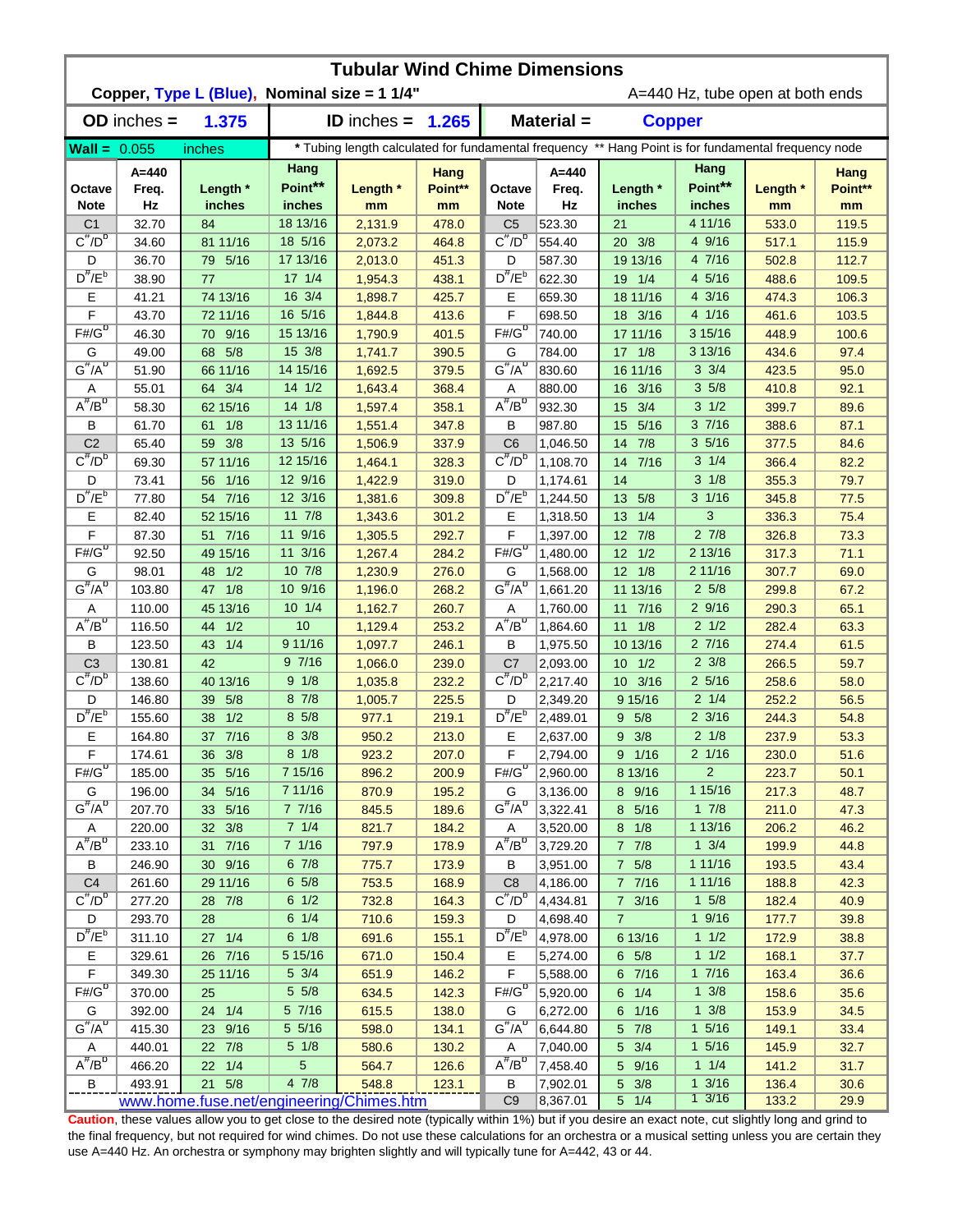|                                | <b>Tubular Wind Chime Dimensions</b> |                                              |                             |                    |                       |                                                                                                      |                          |                                    |                               |                                  |                              |  |  |  |
|--------------------------------|--------------------------------------|----------------------------------------------|-----------------------------|--------------------|-----------------------|------------------------------------------------------------------------------------------------------|--------------------------|------------------------------------|-------------------------------|----------------------------------|------------------------------|--|--|--|
|                                |                                      | Copper, Type L (Blue), Nominal size = 1 1/2" |                             |                    |                       |                                                                                                      |                          |                                    |                               | A=440 Hz, tube open at both ends |                              |  |  |  |
|                                | $OD$ inches $=$                      | 1.625                                        |                             | ID inches $=$      | 1.505                 |                                                                                                      | Material =               | <b>Copper</b>                      |                               |                                  |                              |  |  |  |
| $Wall = 0.06$                  |                                      | inches                                       |                             |                    |                       | * Tubing length calculated for fundamental frequency ** Hang Point is for fundamental frequency node |                          |                                    |                               |                                  |                              |  |  |  |
| Octave<br><b>Note</b>          | $A = 440$<br>Freq.<br>Hz             | Length *<br>inches                           | Hang<br>Point**<br>inches   | Length *<br>mm     | Hang<br>Point**<br>mm | Octave<br><b>Note</b>                                                                                | $A = 440$<br>Freq.<br>Hz | Length *<br>inches                 | Hang<br>Point**<br>inches     | Length *<br>mm                   | <b>Hang</b><br>Point**<br>mm |  |  |  |
| C <sub>1</sub>                 | 32.70                                | 91 7/16                                      | $20 \frac{1}{2}$            | 2,320.7            | 520.3                 | C <sub>5</sub>                                                                                       | 523.30                   | 22 7/8                             | $5 \frac{1}{8}$               | 580.6                            | 130.2                        |  |  |  |
| $C^{\overline{n}}/D^b$         | 34.60                                | 88 15/16                                     | 19 15/16                    | 2,257.2            | 506.1                 | $C^{\pi}/D^b$                                                                                        | 554.40                   | 22 3/16                            | 5                             | 563.1                            | 126.3                        |  |  |  |
| D                              | 36.70                                | 86 5/16                                      | 19 3/8                      | 2,190.6            | 491.1                 | D                                                                                                    | 587.30                   | 21 9/16                            | 4 13/16                       | 547.3                            | 122.7                        |  |  |  |
| $D^{\#}/E^b$                   | 38.90                                | 83 7/8                                       | 18 13/16                    | 2,128.7            | 477.3                 | $D^{\#}/E^b$                                                                                         | 622.30                   | 20 15/16                           | 4 11/16                       | 531.4                            | 119.1                        |  |  |  |
| Е                              | 41.21                                | 1/2<br>81                                    | $18 \frac{1}{4}$            | 2,068.5            | 463.8                 | Е                                                                                                    | 659.30                   | 20 3/8                             | 49/16                         | 517.1                            | 115.9                        |  |  |  |
| F                              | 43.70                                | 1/8<br>79                                    | 17 3/4                      | 2,008.2            | 450.2                 | F                                                                                                    | 698.50                   | 19 13/16                           | 4 7/16                        | 502.8                            | 112.7                        |  |  |  |
| $F# / G^D$                     | 46.30                                | 76 7/8                                       | $17 \t1/4$                  | 1,951.1            | 437.4                 | $F# / G^D$                                                                                           | 740.00                   | 19 1/4                             | 4 5/16                        | 488.6                            | 109.5                        |  |  |  |
| G                              | 49.00                                | 74 11/16                                     | 16 3/4                      | 1,895.6            | 425.0                 | G                                                                                                    | 784.00                   | 18 11/16                           | 4 3/16                        | 474.3                            | 106.3                        |  |  |  |
| $G^{\#}/A^D$                   | 51.90                                | 5/8<br>72                                    | 16 5/16                     | 1,843.2            | 413.3                 | $G^{\#}/A^{\cup}$                                                                                    | 830.60                   | 18<br>1/8                          | 4 1/16                        | 460.0                            | 103.1                        |  |  |  |
| Α<br>$A^H/B^D$                 | 55.01                                | 1/2<br>70                                    | 15 13/16                    | 1,789.3            | 401.2                 | Α                                                                                                    | 880.00                   | 17 5/8                             | 3 15/16                       | 447.3                            | 100.3                        |  |  |  |
|                                | 58.30                                | 1/2<br>68                                    | 15 3/8                      | 1,738.5            | 389.8                 | $A^{\#}/B^D$                                                                                         | 932.30                   | 1/8<br>17                          | 3 13/16                       | 434.6                            | 97.4                         |  |  |  |
| В<br>C <sub>2</sub>            | 61.70                                | 66 9/16                                      | 14 15/16                    | 1,689.4            | 378.8                 | В                                                                                                    | 987.80                   | 5/8<br>16                          | $3 \frac{3}{4}$               | 421.9                            | 94.6                         |  |  |  |
| $C^{\overline{n}}/D^D$         | 65.40                                | 64 11/16                                     | $14 \frac{1}{2}$<br>14 1/16 | 1,641.8            | 368.1                 | C <sub>6</sub><br>$C^{\#}/D^D$                                                                       | 1,046.50                 | 16 3/16                            | 35/8<br>$3 \frac{1}{2}$       | 410.8                            | 92.1                         |  |  |  |
| D                              | 69.30<br>73.41                       | 62 13/16<br>61 1/16                          | 13 11/16                    | 1,594.2<br>1,549.8 | 357.4<br>347.5        | D                                                                                                    | 1,108.70<br>1,174.61     | 15 11/16<br>$15 \t1/4$             | 37/16                         | 398.1<br>387.0                   | 89.3<br>86.8                 |  |  |  |
| $D^{\pi}/E^b$                  | 77.80                                | 5/16<br>59                                   | 13 5/16                     | 1,505.4            | 337.5                 | $D^{\#}/E^b$                                                                                         | 1,244.50                 | 14 13/16                           | 35/16                         | 375.9                            | 84.3                         |  |  |  |
| Е                              | 82.40                                | 5/8<br>57                                    | 12 15/16                    | 1,462.5            | 327.9                 | E                                                                                                    | 1,318.50                 | 14 3/8                             | $3 \frac{1}{4}$               | 364.8                            | 81.8                         |  |  |  |
| F                              | 87.30                                | 56                                           | 12 9/16                     | 1,421.3            | 318.7                 | F                                                                                                    | 1,397.00                 | 14                                 | $3 \frac{1}{8}$               | 355.3                            | 79.7                         |  |  |  |
| $F\sharp/\overline{G^D}$       | 92.50                                | 54 3/8                                       | 12 3/16                     | 1,380.0            | 309.4                 | $F#/\overline{G}^D$                                                                                  | 1,480.00                 | 13 5/8                             | $3 \frac{1}{16}$              | 345.8                            | 77.5                         |  |  |  |
| G                              | 98.01                                | 52 13/16                                     | 11 13/16                    | 1,340.4            | 300.5                 | G                                                                                                    | 1,568.00                 | 13 3/16                            | 2 15/16                       | 334.7                            | 75.0                         |  |  |  |
| $G^{\#}/A^D$                   | 103.80                               | 5/16<br>51                                   | $11 \t1/2$                  | 1,302.3            | 292.0                 | $G^{\#}/A^D$                                                                                         | 1,661.20                 | 12 13/16                           | $2 \frac{7}{8}$               | 325.2                            | 72.9                         |  |  |  |
| Α                              | 110.00                               | 7/8<br>49                                    | 11 3/16                     | 1,265.8            | 283.8                 | Α                                                                                                    | 1,760.00                 | 12 7/16                            | 2 13/16                       | 315.7                            | 70.8                         |  |  |  |
| $A^{\#}/B^{\overline{D}}$      | 116.50                               | 7/16<br>48                                   | 10 7/8                      | 1,229.3            | 275.6                 | $A^H/B^D$                                                                                            | 1,864.60                 | 12<br>1/8                          | 2 11/16                       | 307.7                            | 69.0                         |  |  |  |
| В                              | 123.50                               | 1/16<br>47                                   | 10 9/16                     | 1,194.4            | 267.8                 | B                                                                                                    | 1,975.50                 | 3/4<br>11                          | 25/8                          | 298.2                            | 66.9                         |  |  |  |
| C <sub>3</sub>                 | 130.81                               | 3/4<br>45                                    | 101/4                       | 1,161.1            | 260.3                 | C <sub>7</sub>                                                                                       | 2,093.00                 | 11<br>7/16                         | 29/16                         | 290.3                            | 65.1                         |  |  |  |
| $C^{\prime\prime}/D^b$         | 138.60                               | $7/16$<br>44                                 | 9 15/16                     | 1,127.8            | 252.9                 | $C^{\#}/D^D$                                                                                         | 2,217.40                 | $11 \t1/8$                         | $2 \frac{1}{2}$               | 282.4                            | 63.3                         |  |  |  |
| D                              | 146.80                               | 3/16<br>43                                   | 9 11/16                     | 1,096.1            | 245.7                 | D                                                                                                    | 2,349.20                 | 10 13/16                           | 27/16                         | 274.4                            | 61.5                         |  |  |  |
| $D^{\#}/E^b$                   | 155.60                               | 41 15/16                                     | $9 \frac{3}{8}$             | 1,064.4            | 238.6                 | $D^{\#}/E^b$                                                                                         | 2,489.01                 | $10 \t1/2$                         | $2 \frac{3}{8}$               | 266.5                            | 59.7                         |  |  |  |
| E                              | 164.80                               | 40 3/4                                       | 9 1/8                       | 1,034.2            | 231.9                 | Е                                                                                                    | 2,637.00                 | 10 3/16                            | $2\frac{5}{16}$               | 258.6                            | 58.0                         |  |  |  |
| F                              | 174.61                               | 39 9/16                                      | 8 7/8                       | 1,004.1            | 225.1                 | F                                                                                                    | 2,794.00                 | $9 \t7/8$                          | $2 \frac{3}{16}$              | 250.6                            | 56.2                         |  |  |  |
| $F# / G^D$                     | 185.00                               | 38 7/16                                      | $8\;5/8$                    | 975.5              | 218.7                 | $F# / G^D$                                                                                           | 2,960.00                 | 9 5/8                              | $2 \frac{3}{16}$              | 244.3                            | 54.8                         |  |  |  |
| G                              | 196.00                               | 37 3/8                                       | 8 3/8                       | 948.6              | 212.7                 | G                                                                                                    | 3,136.00                 | 9 5/16                             | 2 1/16                        | 236.4                            | 53.0                         |  |  |  |
| $G^{\#}/A^D$                   | 207.70                               | 36 5/16                                      | $8 \frac{1}{8}$             | 921.6              | 206.6                 | $G^H/A^U$                                                                                            | 3,322.41                 | 9 1/16                             | $2 \frac{1}{16}$              | 230.0                            | 51.6                         |  |  |  |
| Α                              | 220.00                               | 35 1/4                                       | $7 \t7/8$                   | 894.6              | 200.6                 | Α                                                                                                    | 3,520.00                 | 8 13/16                            | $\overline{2}$                | 223.7                            | 50.1                         |  |  |  |
| $A^{\#}/B^D$                   | 233.10                               | 34 1/4                                       | 7 11/16                     | 869.3              | 194.9                 | $A^{\overline{n}}/B^D$                                                                               | 3,729.20                 | 8 9/16                             | 1 15/16                       | 217.3                            | 48.7                         |  |  |  |
| В                              | 246.90                               | 33 5/16                                      | 7 7/16                      | 845.5              | 189.6                 | В                                                                                                    | 3,951.00                 | 8 5/16                             | $1 \t7/8$                     | 211.0                            | 47.3                         |  |  |  |
| C <sub>4</sub><br>$C^{\#}/D^b$ | 261.60                               | 32 5/16                                      | 7 1/4                       | 820.1              | 183.9                 | C <sub>8</sub>                                                                                       | 4,186.00                 | 8 1/16                             | 1 13/16                       | 204.6                            | 45.9                         |  |  |  |
|                                | 277.20                               | 31 7/16                                      | 7 1/16                      | 797.9              | 178.9                 | $C^{\overline{n}}$ / $D^{\overline{b}}$                                                              | 4,434.81                 | $7 \t7/8$                          | $1 \t3/4$                     | 199.9                            | 44.8                         |  |  |  |
| D                              | 293.70                               | $30 \t1/2$                                   | 6 13/16                     | 774.1              | 173.6                 | D                                                                                                    | 4,698.40                 | 7 5/8                              | 1 11/16                       | 193.5                            | 43.4                         |  |  |  |
| $D^{\frac{\pi}{r}}/E^b$        | 311.10                               | 29 5/8                                       | $6\;\;5/8$                  | 751.9              | 168.6                 | $D^{\#}/E^b$                                                                                         | 4,978.00                 | 7 7/16                             | 1 11/16                       | 188.8                            | 42.3                         |  |  |  |
| Е<br>F                         | 329.61                               | 28 13/16                                     | 6 7/16<br>$6 \t1/4$         | 731.3              | 163.9                 | Е                                                                                                    | 5,274.00                 | $7 \frac{3}{16}$<br>$\overline{7}$ | $1 \t5/8$<br>$1 \frac{9}{16}$ | 182.4                            | 40.9                         |  |  |  |
| $F# / G^D$                     | 349.30<br>370.00                     | 28<br>27 3/16                                | $6 \frac{1}{8}$             | 710.6<br>690.0     | 159.3<br>154.7        | F<br>$F# / G^D$                                                                                      | 5,588.00<br>5,920.00     | 6 13/16                            | $1 \frac{1}{2}$               | 177.7<br>172.9                   | 39.8<br>38.8                 |  |  |  |
| G                              | 392.00                               | 26 7/16                                      | 5 15/16                     | 671.0              | 150.4                 | G                                                                                                    | 6,272.00                 | $6\quad 5/8$                       | 11/2                          | 168.1                            | 37.7                         |  |  |  |
| $G^{\#}/A^D$                   | 415.30                               | 25 11/16                                     | $5 \frac{3}{4}$             | 651.9              | 146.2                 | $G^H/A^U$                                                                                            | 6,644.80                 | 6 7/16                             | 17/16                         | 163.4                            | 36.6                         |  |  |  |
| Α                              | 440.01                               | 24 15/16                                     | 5 9/16                      | 632.9              | 141.9                 | A                                                                                                    | 7,040.00                 | $6 \t1/4$                          | $1 \frac{3}{8}$               | 158.6                            | 35.6                         |  |  |  |
| $A^{\#}/B^D$                   | 466.20                               | 24 1/4                                       | 5 7/16                      | 615.5              | 138.0                 | $A^H/B^D$                                                                                            | 7,458.40                 | 6 1/16                             | $1 \frac{3}{8}$               | 153.9                            | 34.5                         |  |  |  |
| B                              | 493.91                               | 23 9/16                                      | 5 5/16                      | 598.0              | 134.1                 | B                                                                                                    | 7,902.01                 | 5 7/8                              | $1 \frac{5}{16}$              | 149.1                            | 33.4                         |  |  |  |
|                                |                                      | www.home.fuse.net/engineering/Chimes.htm     |                             |                    |                       | C <sub>9</sub>                                                                                       | 8,367.01                 | 5 11/16                            | 11/4                          | 144.3                            | 32.4                         |  |  |  |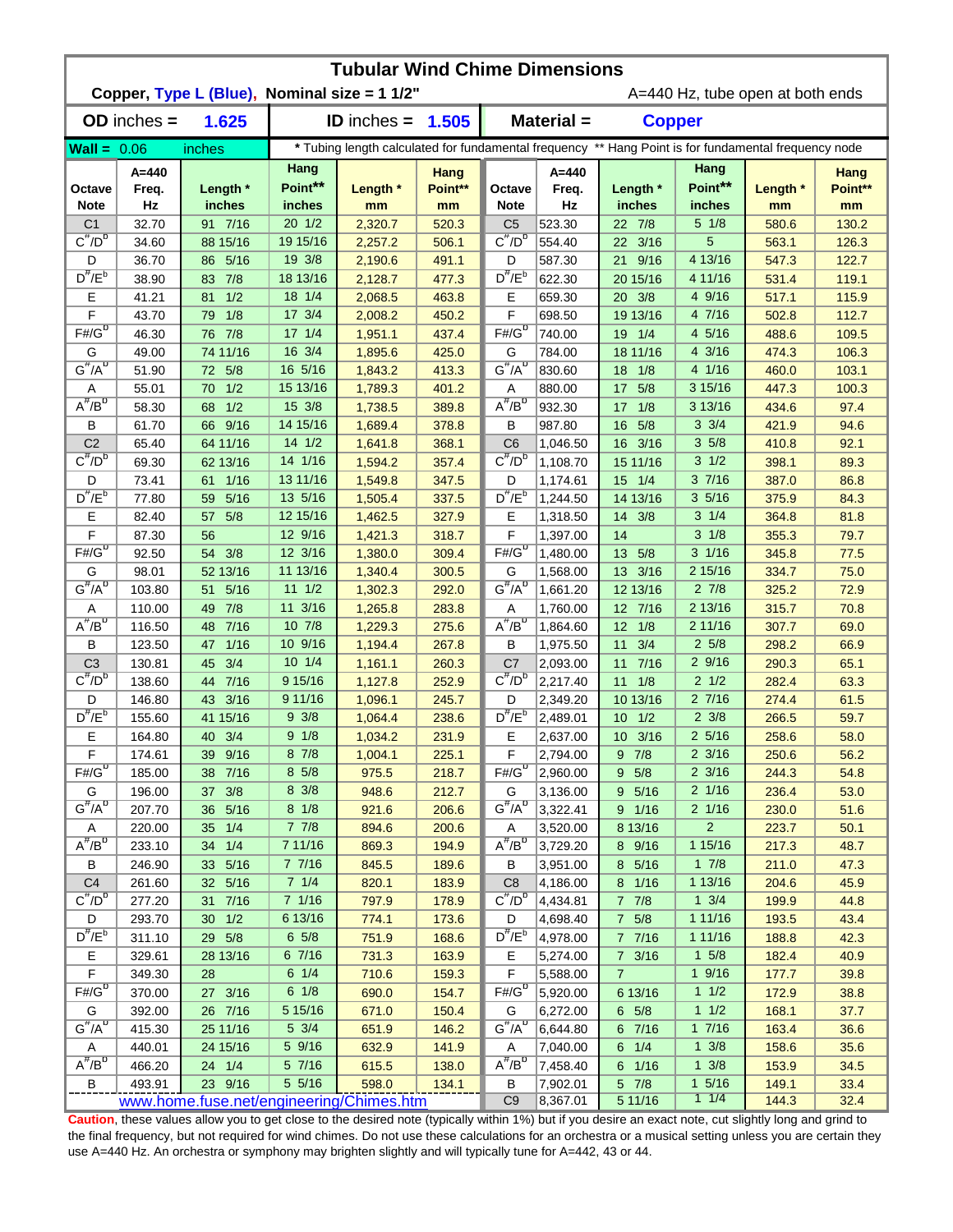|                         | <b>Tubular Wind Chime Dimensions</b> |                                            |                           |                      |                       |                                                                                                      |                          |                         |                           |                                  |                       |  |  |  |
|-------------------------|--------------------------------------|--------------------------------------------|---------------------------|----------------------|-----------------------|------------------------------------------------------------------------------------------------------|--------------------------|-------------------------|---------------------------|----------------------------------|-----------------------|--|--|--|
|                         |                                      | Copper, Type L (Blue), Nominal size = 2.0" |                           |                      |                       |                                                                                                      |                          |                         |                           | A=440 Hz, tube open at both ends |                       |  |  |  |
|                         | $OD$ inches $=$                      | 2.125                                      |                           | <b>ID</b> inches $=$ | 1.985                 |                                                                                                      | Material =               | <b>Copper</b>           |                           |                                  |                       |  |  |  |
| $Wall = 0.07$           |                                      | inches                                     |                           |                      |                       | * Tubing length calculated for fundamental frequency ** Hang Point is for fundamental frequency node |                          |                         |                           |                                  |                       |  |  |  |
| Octave<br><b>Note</b>   | $A = 440$<br>Freq.<br>Hz             | Length *<br>inches                         | Hang<br>Point**<br>inches | Length *<br>mm       | Hang<br>Point**<br>mm | Octave<br><b>Note</b>                                                                                | $A = 440$<br>Freq.<br>Hz | Length *<br>inches      | Hang<br>Point**<br>inches | Length *<br>mm                   | Hang<br>Point**<br>mm |  |  |  |
| C <sub>1</sub>          | 32.70                                | 104 13/16                                  | 23 1/2                    | 2,660.1              | 596.4                 | C <sub>5</sub>                                                                                       | 523.30                   | 26 3/16                 | 57/8                      | 664.6                            | 149.0                 |  |  |  |
| $C^{\pi}/D^D$           | 34.60                                | 101 7/8                                    | 22 13/16                  | 2,585.6              | 579.7                 | $C^{\#}/D^D$                                                                                         | 554.40                   | 25 7/16                 | 5 11/16                   | 645.6                            | 144.7                 |  |  |  |
| D                       | 36.70                                | 98 15/16                                   | 22 3/16                   | 2,511.0              | 563.0                 | D                                                                                                    | 587.30                   | 24 3/4                  | 5 9/16                    | 628.2                            | 140.8                 |  |  |  |
| $D^{\#}/E^b$            | 38.90                                | 1/16<br>96                                 | 21 9/16                   | 2,438.1              | 546.6                 | $D^{\prime\prime}/E^b$                                                                               | 622.30                   | 24                      | 5 3/8                     | 609.1                            | 136.6                 |  |  |  |
| Ε                       | 41.21                                | 3/8<br>93                                  | 20 15/16                  | 2,369.9              | 531.3                 | Е                                                                                                    | 659.30                   | 23 5/16                 | 5 1/4                     | 591.7                            | 132.7                 |  |  |  |
| F                       | 43.70                                | 5/8<br>$90-$                               | 20 5/16                   | 2,300.1              | 515.7                 | F                                                                                                    | 698.50                   | 22 11/16                | 5 1/16                    | 575.8                            | 129.1                 |  |  |  |
| $F#/\overline{G}^D$     | 46.30                                | 1/16<br>88                                 | 19 3/4                    | 2,235.0              | 501.1                 | $F#/\overline{G}^D$                                                                                  | 740.00                   | 22                      | 4 15/16                   | 558.4                            | 125.2                 |  |  |  |
| G                       | 49.00                                | 5/8<br>85                                  | 19 3/16                   | 2,173.2              | 487.2                 | G                                                                                                    | 784.00                   | 21 3/8                  | 4 13/16                   | 542.5                            | 121.6                 |  |  |  |
| $G^{\#}/A^D$            | 51.90                                | 83 3/16                                    | 18 5/8                    | 2,111.3              | 473.4                 | $G^H/A^D$                                                                                            | 830.60                   | 20 13/16                | 4 11/16                   | 528.2                            | 118.4                 |  |  |  |
| Α                       | 55.01                                | 80 13/16                                   | 18 1/8                    | 2,051.0              | 459.8                 | Α                                                                                                    | 880.00                   | 20<br>3/16              | 41/2                      | 512.4                            | 114.9                 |  |  |  |
| $A^{\#}/B^D$            | 58.30                                | 78 1/2                                     | 17 5/8                    | 1,992.3              | 446.7                 | $A^{\#}/B^D$                                                                                         | 932.30                   | 5/8<br>19               | $4 \frac{3}{8}$           | 498.1                            | 111.7                 |  |  |  |
| В                       | 61.70                                | 5/16<br>76                                 | $17 \frac{1}{8}$          | 1,936.8              | 434.2                 | В                                                                                                    | 987.80                   | 1/16<br>19              | 41/4                      | 483.8                            | 108.5                 |  |  |  |
| C <sub>2</sub>          | 65.40                                | 1/8<br>74                                  | 16 5/8                    | 1,881.3              | 421.8                 | C <sub>6</sub>                                                                                       | 1,046.50                 | 18<br>1/2               | 41/8                      | 469.5                            | 105.3                 |  |  |  |
| $C^{\#}/D^D$            | 69.30                                | 72                                         | 16 1/8                    | 1,827.4              | 409.7                 | $C^{\prime\prime}/D^D$                                                                               | 1,108.70                 | 18                      | 4 1/16                    | 456.8                            | 102.4                 |  |  |  |
| D<br>$D^{\pi}/E^b$      | 73.41                                | 69 15/16                                   | 15 11/16                  | 1,775.0              | 398.0                 | D                                                                                                    | 1,174.61                 | $17 \frac{1}{2}$        | 3 15/16                   | 444.2                            | 99.6                  |  |  |  |
|                         | 77.80                                | 67 15/16                                   | 15 1/4                    | 1,724.3              | 386.6                 | $D^{\pi}/E^b$                                                                                        | 1,244.50                 | 17                      | 3 13/16                   | 431.5                            | 96.7                  |  |  |  |
| Е<br>F                  | 82.40                                | 66                                         | 14 13/16<br>14 3/8        | 1,675.1              | 375.6                 | Е<br>F                                                                                               | 1,318.50                 | 1/2<br>16<br>1/16       | 3 11/16<br>35/8           | 418.8                            | 93.9                  |  |  |  |
| $F# / G^D$              | 87.30                                | 1/8<br>64                                  | 14                        | 1,627.5              | 364.9                 | $F#/\overline{G}^D$                                                                                  | 1,397.00                 | 16                      | $3 \frac{1}{2}$           | 407.7                            | 91.4                  |  |  |  |
| G                       | 92.50<br>98.01                       | 5/16<br>62<br>1/2<br>60                    | 13 9/16                   | 1,581.5<br>1,535.5   | 354.6<br>344.3        | G                                                                                                    | 1,480.00<br>1,568.00     | 9/16<br>15<br>1/8<br>15 | $3 \frac{3}{8}$           | 395.0<br>383.9                   | 88.6<br>86.1          |  |  |  |
| $G^{\overline{n}}/A^D$  | 103.80                               | 58 13/16                                   | 13 3/16                   | 1,492.7              | 334.7                 | $G^{\#}/A^D$                                                                                         | 1,661.20                 | 14 11/16                | 35/16                     | 372.8                            | 83.6                  |  |  |  |
| Α                       | 110.00                               | 1/8<br>57                                  | 12 13/16                  | 1,449.8              | 325.1                 | Α                                                                                                    | 1,760.00                 | 14 5/16                 | $3 \frac{3}{16}$          | 363.3                            | 81.4                  |  |  |  |
| $A^H/B^D$               | 116.50                               | 1/2<br>55                                  | 12 7/16                   | 1,408.6              | 315.8                 | $A^{\#}/B^D$                                                                                         | 1,864.60                 | 13 7/8                  | $3 \frac{1}{8}$           | 352.1                            | 79.0                  |  |  |  |
| В                       | 123.50                               | 53 15/16                                   | 12 1/16                   | 1,368.9              | 306.9                 | В                                                                                                    | 1,975.50                 | 13 1/2                  | 3                         | 342.6                            | 76.8                  |  |  |  |
| C <sub>3</sub>          | 130.81                               | 52 3/8                                     | 11 3/4                    | 1,329.3              | 298.0                 | C <sub>7</sub>                                                                                       | 2,093.00                 | 13 1/8                  | 2 15/16                   | 333.1                            | 74.7                  |  |  |  |
| $C^{\prime\prime}/D^b$  | 138.60                               | 7/8<br>50                                  | 11 3/8                    | 1,291.2              | 289.5                 | $C^{\#}/D^b$                                                                                         | 2,217.40                 | 12 3/4                  | $2 \frac{7}{8}$           | 323.6                            | 72.5                  |  |  |  |
| D                       | 146.80                               | 7/16<br>49                                 | 11 1/16                   | 1,254.7              | 281.3                 | D                                                                                                    | 2,349.20                 | 12 3/8                  | $2 \frac{3}{4}$           | 314.1                            | 70.4                  |  |  |  |
| $D^{\prime\prime}/E^b$  | 155.60                               | 1/16<br>48                                 | $10 \frac{3}{4}$          | 1,219.8              | 273.5                 | $D^{\#}/E^b$                                                                                         | 2,489.01                 | 12                      | 2 11/16                   | 304.6                            | 68.3                  |  |  |  |
| Е                       | 164.80                               | 46 11/16                                   | 10 7/16                   | 1,184.9              | 265.7                 | Е                                                                                                    | 2,637.00                 | 11 11/16                | $2\frac{5}{8}$            | 296.6                            | 66.5                  |  |  |  |
| F                       | 174.61                               | 45 3/8                                     | 10 3/16                   | 1,151.6              | 258.2                 | F                                                                                                    | 2,794.00                 | 11 5/16                 | 2 9/16                    | 287.1                            | 64.4                  |  |  |  |
| $F# / G^D$              | 185.00                               | 44 1/16                                    | 97/8                      | 1,118.3              | 250.7                 | $F#/\overline{G}^D$                                                                                  | 2,960.00                 | 11                      | 27/16                     | 279.2                            | 62.6                  |  |  |  |
| G                       | 196.00                               | 42 13/16                                   | $9\,5/8$                  | 1,086.6              | 243.6                 | G                                                                                                    | 3,136.00                 | 10 11/16                | $2 \frac{3}{8}$           | 271.2                            | 60.8                  |  |  |  |
| $G^{\#}/A^D$            | 207.70                               | 41 9/16                                    | 95/16                     | 1,054.9              | 236.5                 | $G^H/A^D$                                                                                            | 3,322.41                 | $10 \t3/8$              | $2\,5/16$                 | 263.3                            | 59.0                  |  |  |  |
| Α                       | 220.00                               | 40 3/8                                     | 9 1/16                    | 1,024.7              | 229.7                 | Α                                                                                                    | 3,520.00                 | $10 \t1/8$              | $2 \frac{1}{4}$           | 257.0                            | 57.6                  |  |  |  |
| $A^{\#}/B^D$            | 233.10                               | 39 1/4                                     | 8 13/16                   | 996.2                | 223.3                 | $A^{\overline{n}}/B^{\overline{D}}$                                                                  | 3,729.20                 | 9 13/16                 | $2 \frac{3}{16}$          | 249.0                            | 55.8                  |  |  |  |
| В                       | 246.90                               | 38 1/8                                     | 8 9/16                    | 967.6                | 216.9                 | В                                                                                                    | 3,951.00                 | 9 9/16                  | $2 \frac{1}{8}$           | 242.7                            | 54.4                  |  |  |  |
| C <sub>4</sub>          | 261.60                               | 37 1/16                                    | 8 5/16                    | 940.6                | 210.9                 | C <sub>8</sub>                                                                                       | 4,186.00                 | 9 1/4                   | 2 1/16                    | 234.8                            | 52.6                  |  |  |  |
| $C^{\frac{\pi}{}}/D^b$  | 277.20                               | 36                                         | 8 1/16                    | 913.7                | 204.8                 | $C^{\#}/D^D$                                                                                         | 4,434.81                 | 9                       | $\overline{2}$            | 228.4                            | 51.2                  |  |  |  |
| D                       | 293.70                               | 34 15/16                                   | 7 13/16                   | 886.7                | 198.8                 | D                                                                                                    | 4,698.40                 | 8 3/4                   | 1 15/16                   | 222.1                            | 49.8                  |  |  |  |
| $D^{\frac{\pi}{r}}/E^b$ | 311.10                               | 34                                         | $7\;5/8$                  | 862.9                | 193.5                 | $D^{\#}/E^b$                                                                                         | 4,978.00                 | $8 \t1/2$               | $1 \t7/8$                 | 215.7                            | 48.4                  |  |  |  |
| Е                       | 329.61                               | 33                                         | $7 \frac{3}{8}$           | 837.5                | 187.8                 | Е                                                                                                    | 5,274.00                 | $8 \t1/4$               | 17/8                      | 209.4                            | 46.9                  |  |  |  |
| $\mathsf F$             | 349.30                               | 32 1/16                                    | $7 \frac{3}{16}$          | 813.7                | 182.4                 | F                                                                                                    | 5,588.00                 | 8                       | 1 13/16                   | 203.0                            | 45.5                  |  |  |  |
| $F# / G^D$              | 370.00                               | 1/8<br>31                                  | $\overline{7}$            | 790.0                | 177.1                 | $F# / G^D$                                                                                           | 5,920.00                 | 7 13/16                 | $1 \frac{3}{4}$           | 198.3                            | 44.5                  |  |  |  |
| G<br>$G^{\#}/A^D$       | 392.00                               | 30 1/4                                     | 6 13/16                   | 767.7                | 172.1                 | G<br>$G''/A^D$                                                                                       | 6,272.00                 | 7 9/16                  | 1 11/16                   | 191.9                            | 43.0                  |  |  |  |
|                         | 415.30                               | 29 3/8                                     | 6 9/16<br>$6 \frac{3}{8}$ | 745.5                | 167.1                 |                                                                                                      | 6,644.80                 | $7 \frac{3}{8}$         | $1 \t5/8$<br>$1 \t5/8$    | 187.2                            | 42.0                  |  |  |  |
| A<br>$A^H/B^D$          | 440.01<br>466.20                     | 28 9/16<br>27 3/4                          | $6 \t1/4$                 | 724.9<br>704.3       | 162.5<br>157.9        | Α<br>$A^H/B^D$                                                                                       | 7,040.00<br>7,458.40     | $7 \t1/8$<br>6 15/16    | $1 \frac{9}{16}$          | 180.8<br>176.1                   | 40.5<br>39.5          |  |  |  |
| В                       | 493.91                               | 26 15/16                                   | 6 1/16                    | 683.7                | 153.3                 | B                                                                                                    | 7,902.01                 | $6 \t3/4$               | 11/2                      | 171.3                            | 38.4                  |  |  |  |
|                         |                                      | www.home.fuse.net/engineering/Chimes.htm   |                           |                      |                       | C <sub>9</sub>                                                                                       | 8,367.01                 | 6 9/16                  | $1 \t1/2$                 | 166.6                            | 37.3                  |  |  |  |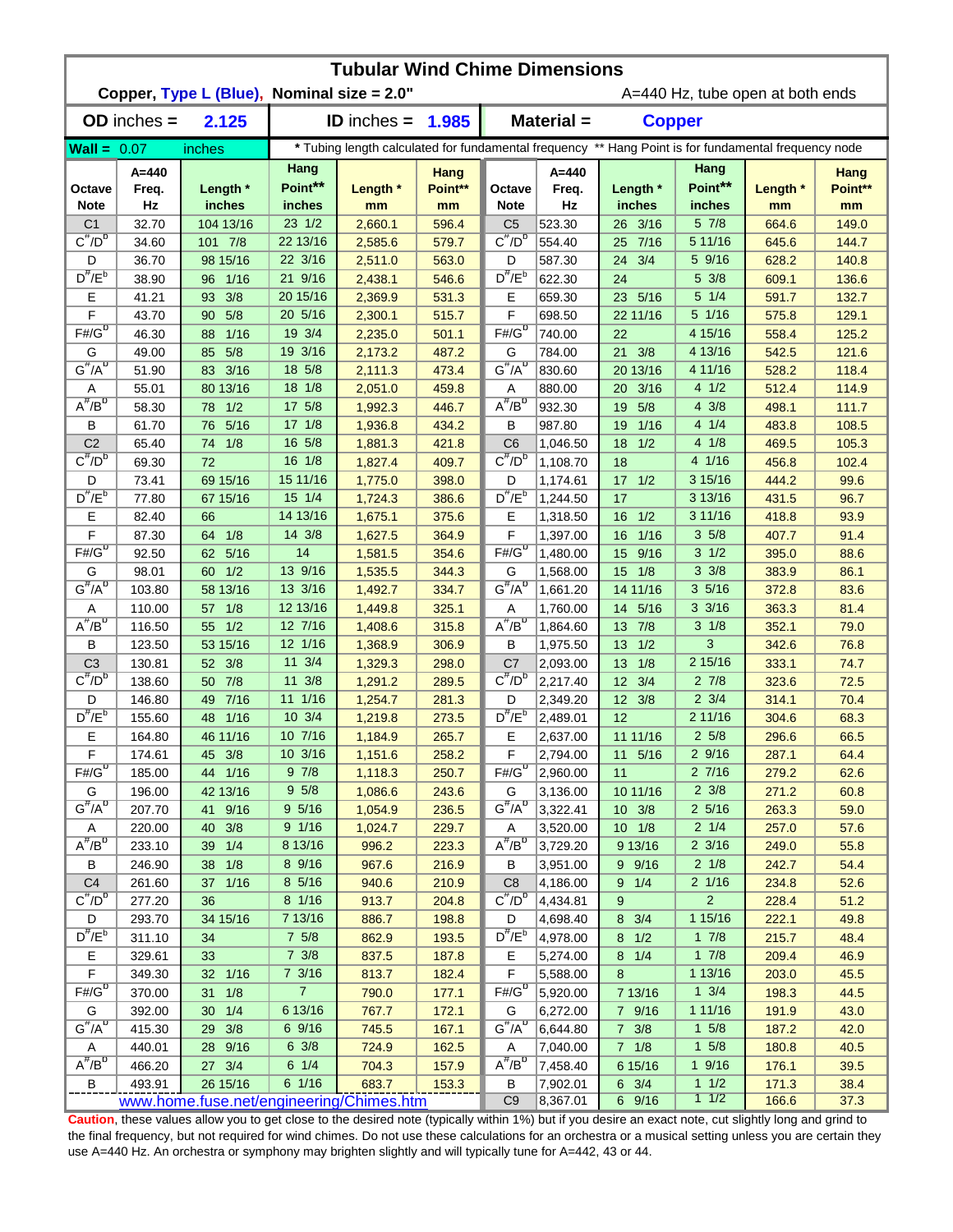|                                          | <b>Tubular Wind Chime Dimensions</b> |                                                |                           |                            |                       |                                |                          |                     |                                                                                                      |                                  |                       |  |  |  |
|------------------------------------------|--------------------------------------|------------------------------------------------|---------------------------|----------------------------|-----------------------|--------------------------------|--------------------------|---------------------|------------------------------------------------------------------------------------------------------|----------------------------------|-----------------------|--|--|--|
|                                          |                                      | Copper, Type L (Blue), Nominal size = 2 1/2"   |                           |                            |                       |                                |                          |                     |                                                                                                      | A=440 Hz, tube open at both ends |                       |  |  |  |
|                                          | $OD$ inches $=$                      | 2.625                                          |                           | <b>ID</b> inches = $2.465$ |                       |                                | Material =               |                     | <b>Copper</b>                                                                                        |                                  |                       |  |  |  |
| $Wall = 0.08$                            |                                      | inches                                         |                           |                            |                       |                                |                          |                     | * Tubing length calculated for fundamental frequency ** Hang Point is for fundamental frequency node |                                  |                       |  |  |  |
| Octave<br><b>Note</b>                    | $A = 440$<br>Freq.<br>Hz             | Length *<br>inches                             | Hang<br>Point**<br>inches | Length *<br>mm             | Hang<br>Point**<br>mm | Octave<br><b>Note</b>          | $A = 440$<br>Freq.<br>Hz | Length *<br>inches  | Hang<br>Point**<br>inches                                                                            | Length *<br>mm                   | Hang<br>Point**<br>mm |  |  |  |
| C <sub>1</sub>                           | 32.70                                | 116 5/8                                        | 26 1/8                    | 2,959.9                    | 663.6                 | C <sub>5</sub>                 | 523.30                   | 1/8<br>29           | $6 \frac{1}{2}$                                                                                      | 739.2                            | 165.7                 |  |  |  |
| $C^{\overline{n}}/D^b$                   | 34.60                                | 113 3/8                                        | 25 7/16                   | 2,877.5                    | 645.1                 | $C^{\pi}/D^b$                  | 554.40                   | 5/16<br>28          | $6 \frac{3}{8}$                                                                                      | 718.6                            | 161.1                 |  |  |  |
| D                                        | 36.70                                | 110 1/16                                       | 24 11/16                  | 2,793.4                    | 626.3                 | D                              | 587.30                   | 1/2<br>27           | 6 3/16                                                                                               | 698.0                            | 156.5                 |  |  |  |
| $D^{\#}/E^b$                             | 38.90                                | 106 15/16                                      | 24                        | 2,714.1                    | 608.5                 | $D^{\#}/E^b$                   | 622.30                   | 26 3/4              | 6                                                                                                    | 678.9                            | 152.2                 |  |  |  |
| Е                                        | 41.21                                | 103 7/8                                        | 23 5/16                   | 2,636.3                    | 591.1                 | Е                              | 659.30                   | 26                  | 5 13/16                                                                                              | 659.9                            | 147.9                 |  |  |  |
| F                                        | 43.70                                | 7/8<br>100                                     | 22 5/8                    | 2,560.2                    | 574.0                 | F                              | 698.50                   | 1/4<br>25           | 5 11/16                                                                                              | 640.8                            | 143.7                 |  |  |  |
| $F# / G^D$                               | 46.30                                | 98                                             | 22                        | 2,487.2                    | 557.6                 | $F# / G^D$                     | 740.00                   | 1/2<br>24           | $5 \frac{1}{2}$                                                                                      | 621.8                            | 139.4                 |  |  |  |
| G                                        | 49.00                                | 1/4<br>95                                      | 21 3/8                    | 2,417.4                    | 542.0                 | G                              | 784.00                   | 23 13/16            | 5 5/16                                                                                               | 604.4                            | 135.5                 |  |  |  |
| $G^{\#}/A^D$                             | 51.90                                | 92 9/16                                        | 20 3/4                    | 2,349.2                    | 526.7                 | $G^{\#}/A^{\cup}$              | 830.60                   | 23<br>1/8           | 5 3/16                                                                                               | 586.9                            | 131.6                 |  |  |  |
| Α                                        | 55.01                                | 89 15/16                                       | 20 3/16                   | 2,282.6                    | 511.8                 | Α                              | 880.00                   | 1/2<br>22           | 5 1/16                                                                                               | 571.1                            | 128.0                 |  |  |  |
| $A^H/B^D$                                | 58.30                                | 5/16<br>87                                     | 19 9/16                   | 2,216.0                    | 496.8                 | $A^{\#}/B^D$                   | 932.30                   | 21 13/16            | 4 7/8                                                                                                | 553.6                            | 124.1                 |  |  |  |
| B                                        | 61.70                                | 84 7/8                                         | 19                        | 2,154.1                    | 483.0                 | В                              | 987.80                   | 3/16<br>21          | $4 \frac{3}{4}$                                                                                      | 537.7                            | 120.6                 |  |  |  |
| C <sub>2</sub><br>$C^{\overline{n}}/D^D$ | 65.40                                | 82 7/16                                        | $18 \frac{1}{2}$          | 2,092.3                    | 469.1                 | C <sub>6</sub><br>$C^{\#}/D^D$ | 1,046.50                 | 5/8<br>20           | 4 5/8                                                                                                | 523.5                            | 117.4                 |  |  |  |
|                                          | 69.30                                | 80 1/8                                         | 17 15/16                  | 2,033.6                    | 455.9                 |                                | 1,108.70                 | 20                  | 4 1/2                                                                                                | 507.6                            | 113.8                 |  |  |  |
| D<br>$D^{\frac{\pi}{r}}/E^b$             | 73.41                                | 77 13/16                                       | 17 7/16<br>16 15/16       | 1,974.9                    | 442.8                 | D<br>$D^{\#}/E^b$              | 1,174.61                 | 7/16<br>19          | 4 3/8<br>4 1/4                                                                                       | 493.3                            | 110.6                 |  |  |  |
| Е                                        | 77.80<br>82.40                       | 5/8<br>75<br>73 7/16                           | 16 7/16                   | 1,919.4<br>1,863.8         | 430.3<br>417.9        | E                              | 1,244.50<br>1,318.50     | 18<br>7/8<br>18 3/8 | 4 1/8                                                                                                | 479.0<br>466.4                   | 107.4<br>104.6        |  |  |  |
| F                                        | 87.30                                | 3/8<br>71                                      | 16                        | 1,811.5                    | 406.1                 | F                              | 1,397.00                 | 17 13/16            | 4                                                                                                    | 452.1                            | 101.4                 |  |  |  |
| $F\sharp/\overline{G^D}$                 | 92.50                                | 5/16<br>69                                     | 15 9/16                   | 1,759.2                    | 394.4                 | $F# / G^D$                     | 1,480.00                 | 17 5/16             | 37/8                                                                                                 | 439.4                            | 98.5                  |  |  |  |
| G                                        | 98.01                                | 3/8<br>67                                      | 15 1/8                    | 1,710.0                    | 383.4                 | G                              | 1,568.00                 | 16 13/16            | $3 \frac{3}{4}$                                                                                      | 426.7                            | 95.7                  |  |  |  |
| $G^{\#}/A^D$                             | 103.80                               | 7/16<br>65                                     | 14 11/16                  | 1,660.8                    | 372.4                 | $G^{\#}/A^D$                   | 1,661.20                 | 3/8<br>16           | 3 11/16                                                                                              | 415.6                            | 93.2                  |  |  |  |
| Α                                        | 110.00                               | 9/16<br>63                                     | 14 1/4                    | 1,613.2                    | 361.7                 | Α                              | 1,760.00                 | 15<br>7/8           | 39/16                                                                                                | 402.9                            | 90.3                  |  |  |  |
| $A^{\#}/B^{\overline{D}}$                | 116.50                               | 61 13/16                                       | 13 7/8                    | 1,568.8                    | 351.7                 | $A^H/B^D$                      | 1,864.60                 | 15<br>7/16          | 37/16                                                                                                | 391.8                            | 87.8                  |  |  |  |
| В                                        | 123.50                               | 60                                             | 13 7/16                   | 1,522.8                    | 341.4                 | B                              | 1,975.50                 | 15                  | $3 \frac{3}{8}$                                                                                      | 380.7                            | 85.4                  |  |  |  |
| C <sub>3</sub>                           | 130.81                               | 5/16<br>58                                     | 13 1/16                   | 1,480.0                    | 331.8                 | C <sub>7</sub>                 | 2,093.00                 | 14 9/16             | $3 \frac{1}{4}$                                                                                      | 369.6                            | 82.9                  |  |  |  |
| $C^{\prime\prime}/D^b$                   | 138.60                               | 5/8<br>56                                      | 12 11/16                  | 1,437.1                    | 322.2                 | $C^{\#}/D^D$                   | 2,217.40                 | 14 3/16             | $3 \frac{3}{16}$                                                                                     | 360.1                            | 80.7                  |  |  |  |
| D                                        | 146.80                               | $1/16$<br>55                                   | 12 3/8                    | 1,397.5                    | 313.3                 | D                              | 2,349.20                 | 13 3/4              | $3 \frac{1}{16}$                                                                                     | 349.0                            | 78.2                  |  |  |  |
| $D^{\#}/E^b$                             | 155.60                               | 53 7/16                                        | 12                        | 1,356.2                    | 304.1                 | $D^{\#}/E^b$                   | 2,489.01                 | 13 3/8              | 3                                                                                                    | 339.5                            | 76.1                  |  |  |  |
| E                                        | 164.80                               | 51 15/16                                       | 11 5/8                    | 1,318.2                    | 295.5                 | Е                              | 2,637.00                 | 13                  | 2 15/16                                                                                              | 329.9                            | 74.0                  |  |  |  |
| F                                        | 174.61                               | 50 7/16                                        | 11 5/16                   | 1,280.1                    | 287.0                 | F                              | 2,794.00                 | 12 5/8              | 2 13/16                                                                                              | 320.4                            | 71.8                  |  |  |  |
| $F# / G^D$                               | 185.00                               | 49                                             | 11                        | 1,243.6                    | 278.8                 | $F# / G^D$                     | 2,960.00                 | $12 \t1/4$          | $2 \frac{3}{4}$                                                                                      | 310.9                            | 69.7                  |  |  |  |
| G                                        | 196.00                               | 47 5/8                                         | 10 11/16                  | 1,208.7                    | 271.0                 | G                              | 3,136.00                 | 11 15/16            | 2 11/16                                                                                              | 303.0                            | 67.9                  |  |  |  |
| $G^{\#}/A^D$                             | 207.70                               | 46 1/4                                         | 10 3/8                    | 1,173.8                    | 263.2                 | $G^H/A^U$                      | 3,322.41                 | 11 9/16             | 29/16                                                                                                | 293.5                            | 65.8                  |  |  |  |
| Α                                        | 220.00                               | 44 15/16                                       | 10 1/16                   | 1,140.5                    | 255.7                 | A                              | 3,520.00                 | $11 \t1/4$          | $2 \frac{1}{2}$                                                                                      | 285.5                            | 64.0                  |  |  |  |
| $A^{\#}/B^D$                             | 233.10                               | 43 11/16                                       | 9 13/16                   | 1,108.8                    | 248.6                 | $A^{\#}/B^D$                   | 3,729.20                 | 10 15/16            | 27/16                                                                                                | 277.6                            | 62.2                  |  |  |  |
| В                                        | 246.90                               | 42 7/16                                        | 9 1/2                     | 1,077.1                    | 241.5                 | В                              | 3,951.00                 | 10 5/8              | $2 \frac{3}{8}$                                                                                      | 269.7                            | 60.5                  |  |  |  |
| C <sub>4</sub>                           | 261.60                               | 41 1/4                                         | $9 \t1/4$                 | 1,046.9                    | 234.7                 | C <sub>8</sub>                 | 4,186.00                 | 10 5/16             | $2\frac{5}{16}$                                                                                      | 261.7                            | 58.7                  |  |  |  |
| $C^{\#}/D^b$                             | 277.20                               | 40 1/16                                        | 9                         | 1,016.8                    | 228.0                 | $C^{\pi}/D^b$                  | 4,434.81                 | 10                  | $2 \frac{1}{4}$                                                                                      | 253.8                            | 56.9                  |  |  |  |
| D                                        | 293.70                               | 38 15/16                                       | 8 3/4                     | 988.2                      | 221.6                 | D                              | 4,698.40                 | $9 \t3/4$           | $2 \frac{3}{16}$                                                                                     | 247.5                            | 55.5                  |  |  |  |
| $D^{\frac{\pi}{r}}/E^b$                  | 311.10                               | 37 13/16                                       | $8 \frac{1}{2}$           | 959.7                      | 215.2                 | $D^{\#}/E^b$                   | 4,978.00                 | 9 7/16              | $2 \frac{1}{8}$                                                                                      | 239.5                            | 53.7                  |  |  |  |
| Е                                        | 329.61                               | 36 3/4                                         | $8 \t1/4$                 | 932.7                      | 209.1                 | Е                              | 5,274.00                 | $9 \t3/16$          | $2 \frac{1}{16}$                                                                                     | 233.2                            | 52.3                  |  |  |  |
| F                                        | 349.30                               | 35 11/16                                       | 8                         | 905.7                      | 203.1                 | F                              | 5,588.00                 | 8 15/16             | $\overline{2}$                                                                                       | 226.8                            | 50.9                  |  |  |  |
| $F# / G^D$                               | 370.00                               | 34 11/16                                       | $7 \frac{3}{4}$           | 880.4                      | 197.4                 | $F# / G^D$                     | 5,920.00                 | 8 11/16             | 1 15/16                                                                                              | 220.5                            | 49.4                  |  |  |  |
| G                                        | 392.00                               | 33 11/16                                       | 7 9/16                    | 855.0                      | 191.7                 | G                              | 6,272.00                 | 8 7/16              | $1 \t7/8$                                                                                            | 214.1                            | 48.0                  |  |  |  |
| $G^{\#}/A^D$                             | 415.30                               | 32    3/4                                      | 7 5/16                    | 831.2                      | 186.4                 | $G^H/A^U$                      | 6,644.80                 | 8 3/16              | 1 13/16                                                                                              | 207.8                            | 46.6                  |  |  |  |
| Α<br>$A^{\#}/B^D$                        | 440.01                               | 31 13/16                                       | $7 \t1/8$                 | 807.4                      | 181.0                 | Α                              | 7,040.00                 | 7 15/16             | $1 \frac{3}{4}$                                                                                      | 201.5                            | 45.2                  |  |  |  |
|                                          | 466.20                               | 30 7/8                                         | 6 15/16                   | 783.6                      | 175.7                 | $A^H/B^D$                      | 7,458.40                 | $7 \t3/4$           | $1 \frac{3}{4}$                                                                                      | 196.7                            | 44.1                  |  |  |  |
| B                                        | 493.91                               | 30<br>www.home.fuse.net/engineering/Chimes.htm | $6 \frac{3}{4}$           | 761.4                      | 170.7                 | B<br>C <sub>9</sub>            | 7,902.01<br>8,367.01     | $7 \t1/2$<br>7 5/16 | 1 11/16<br>15/8                                                                                      | 190.4<br>185.6                   | 42.7<br>41.6          |  |  |  |
|                                          |                                      |                                                |                           |                            |                       |                                |                          |                     |                                                                                                      |                                  |                       |  |  |  |